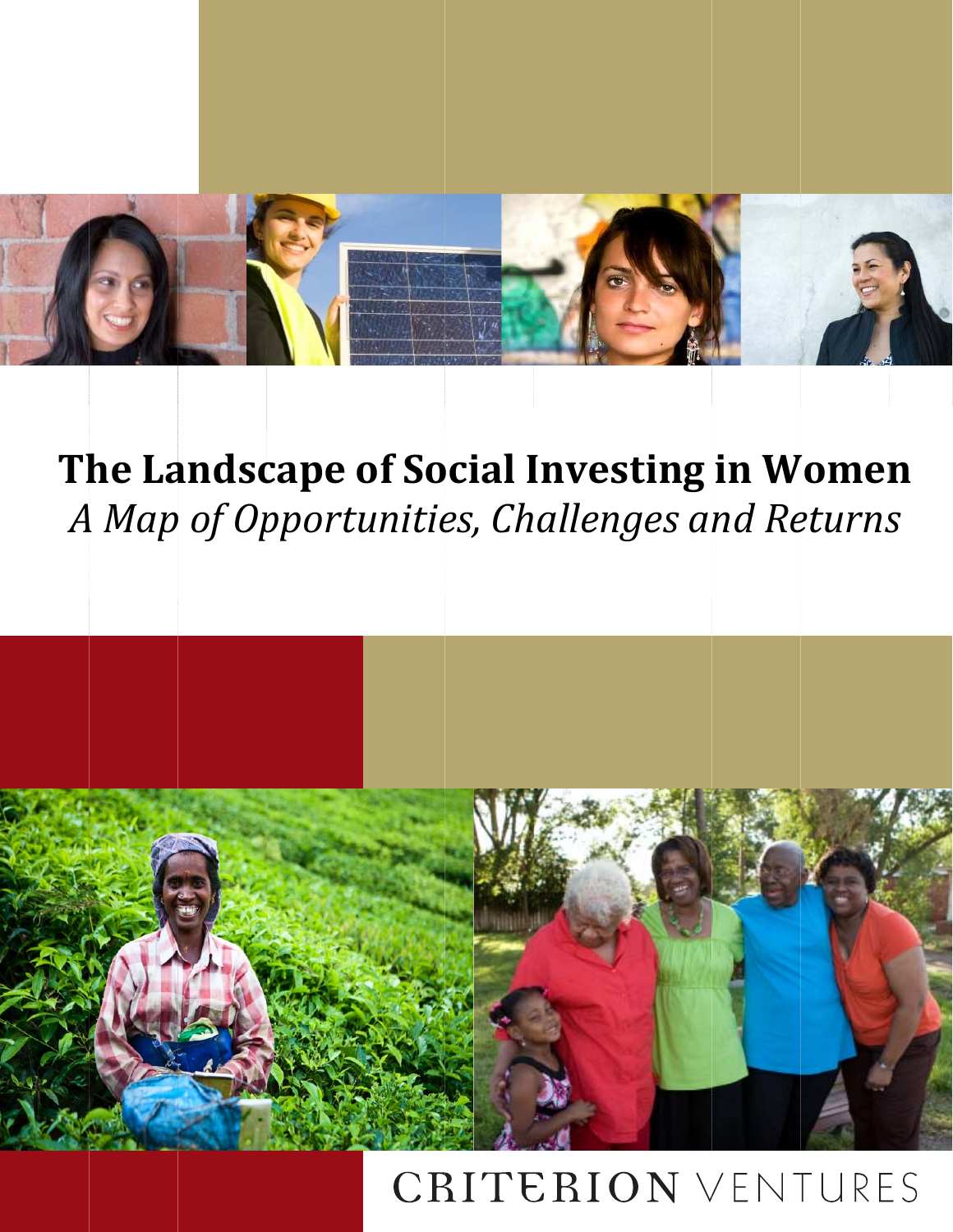### **Women Effects Investments**

Women Effects Investments is shaping the social capital markets to generate powerful returns for women and girls by

- Creating and empowering a community of women investors to place their assets in a diverse group of vehicles and expand the seat at the table for women in investing
- Supporting the efforts of financial intermediaries to strengthen and create new investment opportunities with a gender lens that generate both social *and* financial returns
- Developing the visibility, linkages and infrastructure necessary to build the field of social investing with a gender lens by bringing together the worlds of investing, women's capital and gender knowledge

If you are interested in providing philanthropic support to WEI or collaborating in our efforts to build the field, contact Jackie VanderBrug at vanderbrug@criterionventures.com. Learn more about Women Effect Investments at www.criterionventures.com/women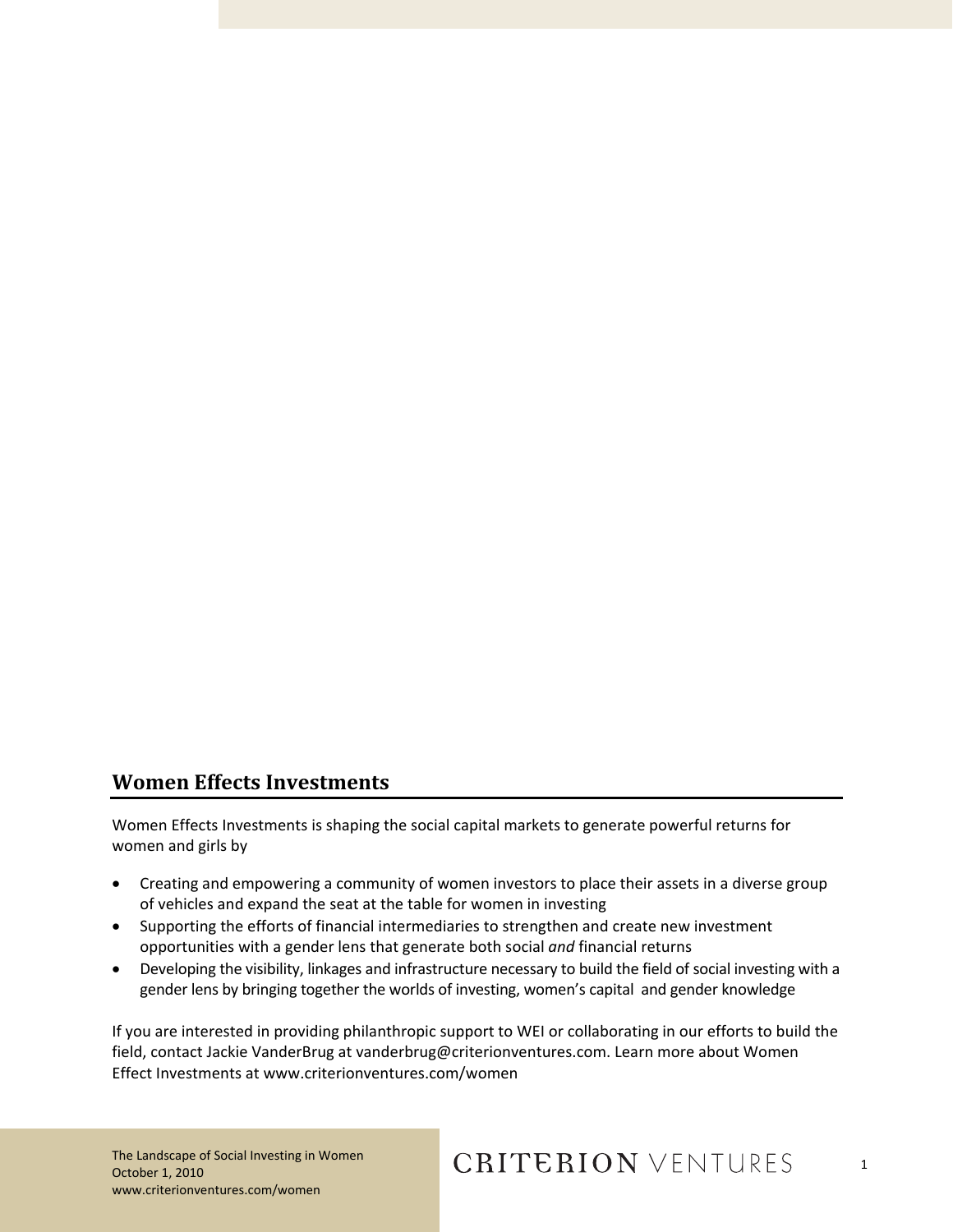| <b>Executive Summary</b>                        | 3  |
|-------------------------------------------------|----|
| The Evolution and Landscape of Social Investing | 6  |
| <b>Key Section Findings</b>                     | 6  |
| An Introduction to Social Investing             | 6  |
| <b>Social Investment Strategies</b>             | 7  |
| The Growth of Social Capital Markets            | 8  |
| <b>Mapping Social Investment Products</b>       | 9  |
| <b>Investing in Women</b>                       | 11 |
| <b>Key Section Findings</b>                     | 11 |
| <b>Making the Case</b>                          | 12 |
| <b>Impact Investments</b>                       | 13 |
| <b>Microfinance</b>                             | 13 |
| <b>Community Development</b>                    | 15 |
| <b>Traditional SRI</b>                          | 16 |
| <b>Growth Financing</b>                         | 17 |
| <b>Mapping Investment with Gender Lens</b>      | 17 |
| <b>Measuring Performance</b>                    | 22 |
| <b>Key Section Findings</b>                     | 22 |
| <b>Measuring the Double Bottom Line</b>         | 22 |
| <b>Financial Returns</b>                        | 22 |
| <b>Social Returns</b>                           | 23 |
| <b>Looking Ahead</b>                            | 26 |
| <b>References</b>                               | 27 |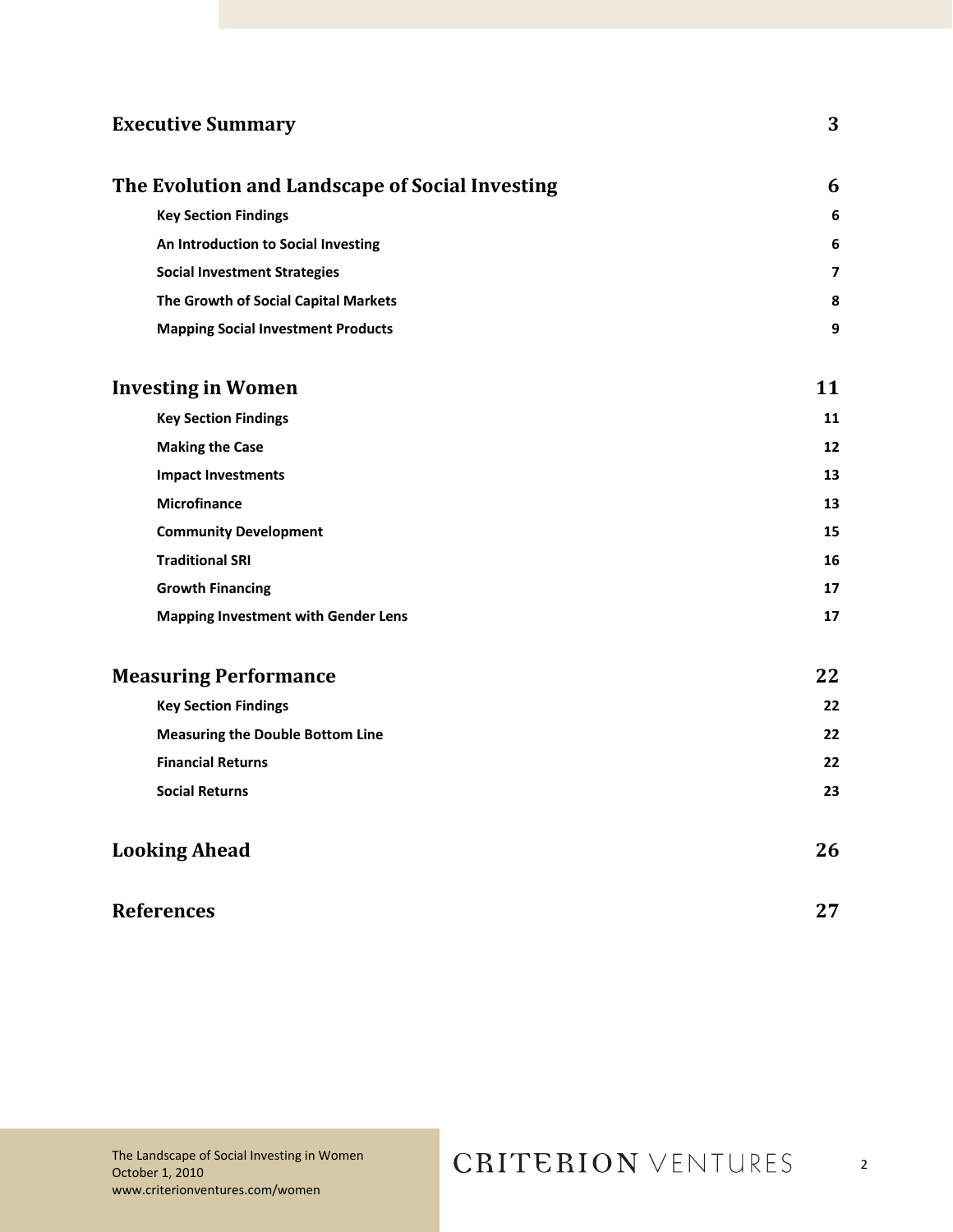#### **Executive Summary**

We are at a moment of great growth and innovation in the social capital markets, as we begin to apply investment capital toward solving some of the world's most pressing social and environmental problems while also generating financial returns for investors. A critical component of the first phase of Women Effects Investments (WEI) has been to map where we currently leverage the capital markets to meet the needs of women and girls, with a focus onintermediaries targeting retail and institutional investors. The opportunities and challenges we uncover will guide individualinvestors as well as shapeour efforts to develop the full potential of capital markets to positively impact women.

## **Evolution and Potential of Impact Investing**

While socially responsible investing (SRI) within public equities has been available since the 1970s, **the field has been energized with the recent development of impact investing**,which directly places capital in enterprises that create solutions to social and environmental problems. Much of the terminology and momentum behind impact investing may be new, but the field grows out of early successes in community investing and microfinance, sectors that have been traditionally associated with a strong gender lens. Impact investing extends these initial wins into new social sectors, incorporates emerging business strategies, further expands opportunities in developing markets—and offers great potential to directly create solutions to the challenges faced by women and girls.

Spurred by consumer demand, legislation and media attention, as well as by new technologies and financial strategies, the social capital markets have grown to nearly \$7 trillion globally. While traditional SRI still dominates much of this activity, theMonitor Institute estimates **the impact investing field could reach \$500 billion** within the next five to 10 years. To place the power of social investing in perspective, annual U.S. philanthropic giving is currently estimated around \$300 billion.This overall growth has been accompanied by an increasing number of innovative financial products across all asset classes, altering the landscape of social investing for consumers.

## **The Landscape of Investing and Gender**

**Despite the expansion and diversification of social investing, current opportunities to invest in women are relativelyscarce.**Mapping the landscape of gender and social investing uncovered a limited number of products targeting women, many of which comprise a small proportion of their sectors. Of the over 250 domestic SRI mutual funds with total assets over \$200 billion, for example, only one screened mutual fund possesses an explicit gender focus, with \$35million, or 0.02% of total assets invested. Similarly, only one angel investing fund exclusively targets women‐led businessesnationwide.

Opportunities within impact investing have traditionally been located within community development in the United States and especially within global microfinance. While these are amongst the most mature, most successful impact investing sectors with hundreds of offerings, **the gender focus of many investment products in microfinance and community development is not as strong as generally assumed—and often difficult for investors to determine**.

Approximately 60% of the borrowers of institutions within the portfolios of microfinance investment products are women, but this number has been declining as the field commercializes. There has also been an expansion of institutions that do not providecritical supplementary services but may not generate profits. A review of the literature of many investment vehicles finds a surprising lack of gender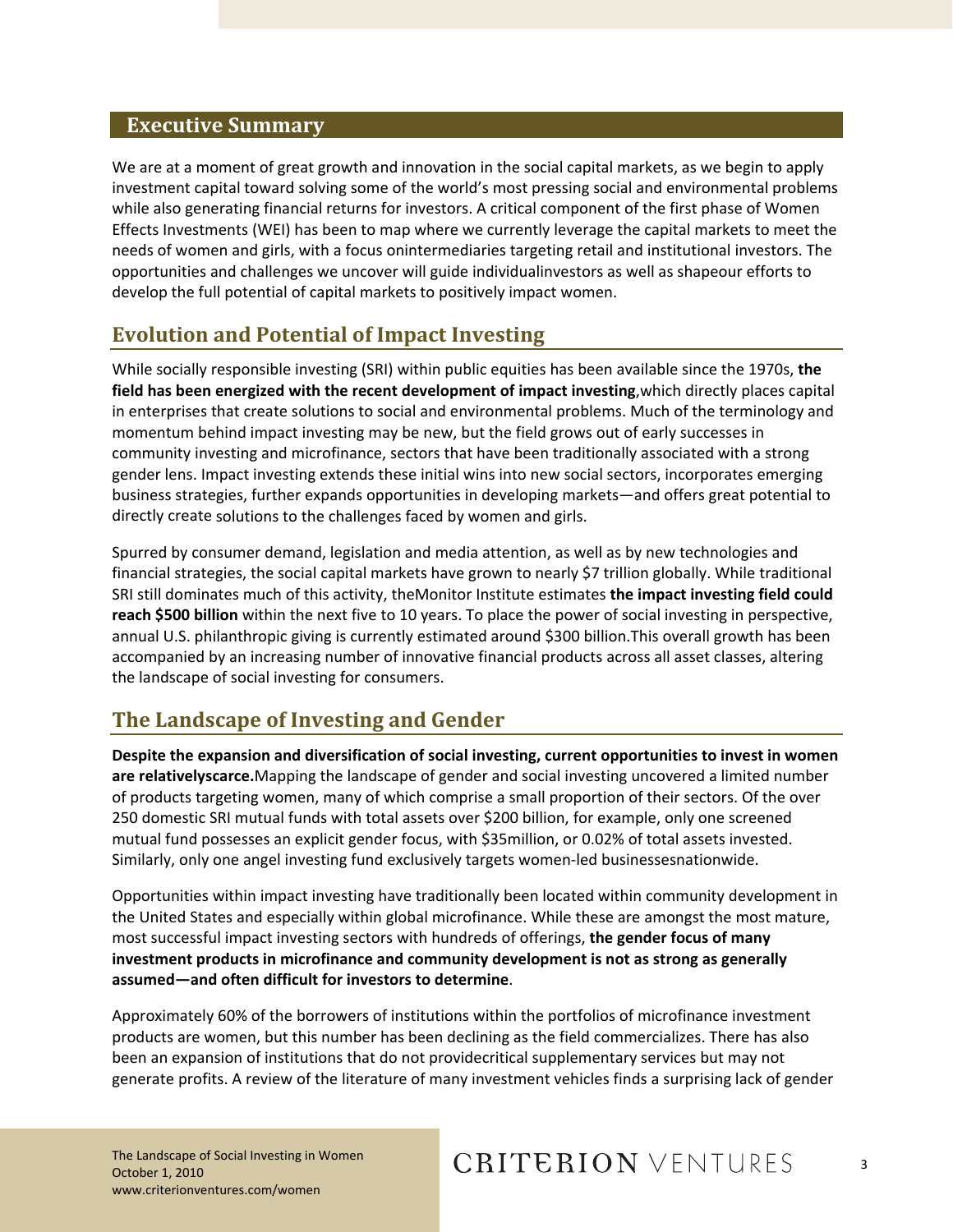reporting. This could be a result of the longstanding assumption that all of microfinance is an investment in women, but it is no longer one that investors can automatically make.

Opportunities to target women within community development are harder still to find. The sector did not originate with an explicit mission to serve women as with microfinance, and gender data is not readily available from (or even collected by) most investment vehicles. Consequently, projects and organizations serving women remain largely buried within diversified investment portfolios. Further research and development will be required to uncover the most promising investment funds within community development and microfinance, and to strengthen their gender focus.

**Outside these two impact sectors, it is difficult to find investment products that target women**, even though many markets‐based initiatives disproportionately impact women in agriculture, education, health, forestry, etc. Whether investment products in these sectors possess a gender lens is uncertain, and certainly not readily visible to investors. As these are relatively new investment sectors, thereis an opportunity to insert and strengthen a gender lens before they mature.

While outside traditional social investing strategies, many organizations and networks are attempting to bridge the capital gap for women owned/managed businesses larger than microenterprises, particularly in the United States. Providing women equal access to capital is both a question of equity and an underinvested opportunity, but there are few open funds that allow investors to directly take advantage of this opportunity within growth financing.

Lastly, our mapping revealed **few vehicles explicitly target women investors and investors lack accessible information on investment opportunities**, many of which demand a high level of financial and sector expertise.

## **Projecting Financial Performance and Structuring Capital**

The persistent belief that social investing automatically translates to underperformance is one of the biggest obstacles to the field's acceptance. Indeed, there is healthy skepticism of even the viability of obtaining financial returns while positively impacting women and girls. It is difficult to generalize financial returns of social investments given their diversity; it is also too soon for many funds and sectors to have established a track record.**Spread over multiple asset classes, the financial returns of vehicles associated with gender range from return of principal only to competitive market returns.However, most are fixed‐income products**, reflecting the structure of the microfinance and community investing fields.The returns can be below market or at market rate, but they also offer less risk and a safe harbor in the current financial turmoil.

Philanthropic capital can also be combined with investment dollars to support services for women that may not generate profits but are essential for clients in combination with profit‐generating activities.In many cases a financial subsidy from philanthropists and socially minded investors has enabled the creation of a viable product.

## **The Gender Lens and Supporting Metrics**

Multiple strategies exist for supporting women and girls through investing: promoting gender equity in the workplace; providing financing for women-owned businesses, from microenterprises to growth companies; and developing jobs, products and services that benefit women.**There is little coordination and collaboration between investment vehicles in defining and standardizing the diverse gender lenses**, though a few sector‐specific initiatives are emerging, particularly in microfinance and growth

The Landscape of Social Investing in Women www.criterionventures.com/women

## The Landscape of Social Investing in Women<br>  $\text{CRITEBION} \lor \text{ENTERS}$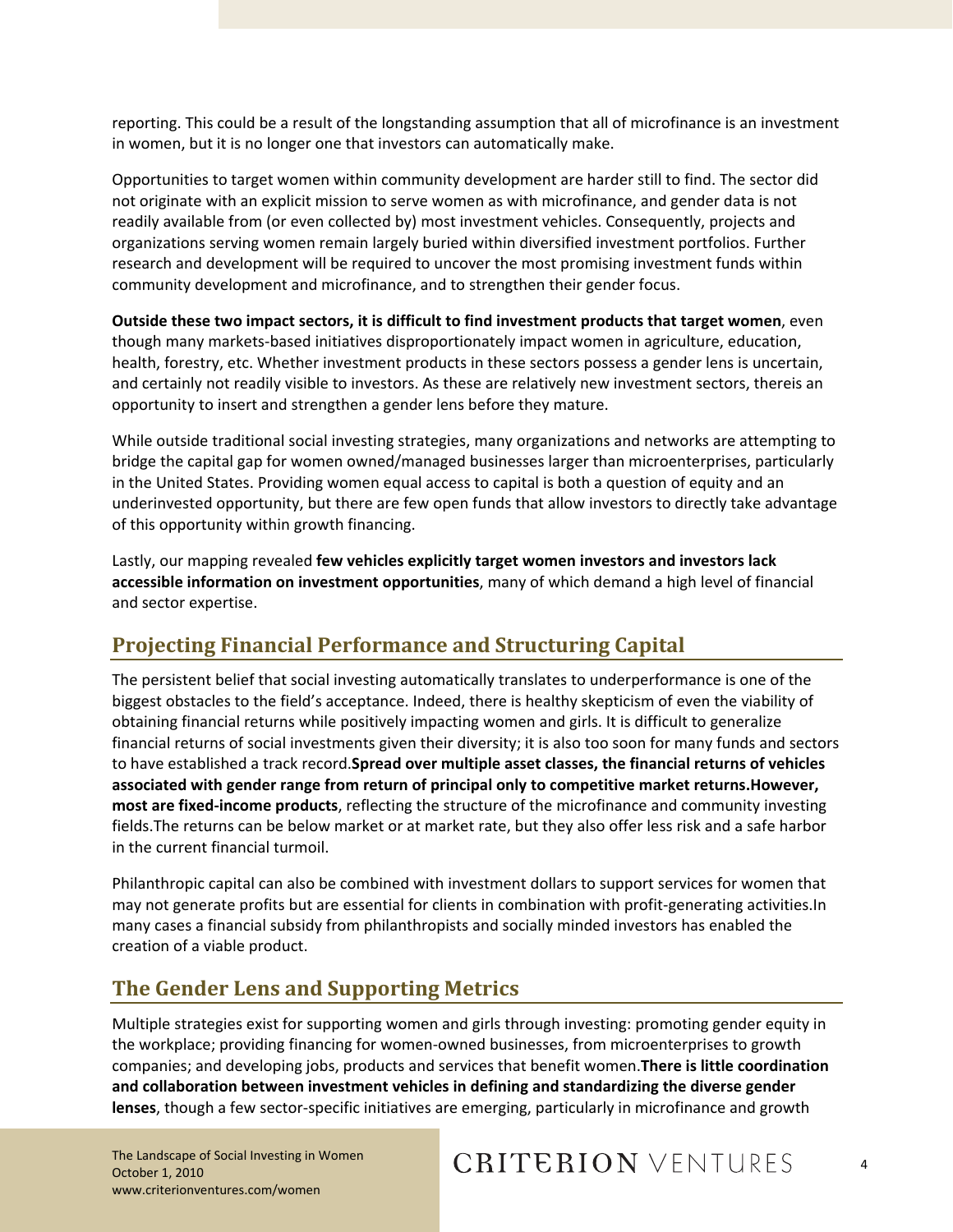financing. The claims of social investing to improve the lives of women and girlsshould be supported through improved analysis and metrics (as reviewed in our report on current gender impact metrics). Our goal is to strengthen and support the diversity of gender lenses while avoiding the "gender‐ washing" that could undermine a fledgling field before it reaches its potential.

## **Lines of Action**

Our review of the current landscape reveals both the tremendous gaps and the opportunities to empower women and girls through investing. As we look ahead, we see several promising lines of action that could strengthen the gender lens in the social capital markets:

- Surface and strengthen existing investment opportunities with a gender focus and collaborate with intermediaries to create new ones across diverse social sectors and asset classes.
- Improve metrics and evaluative tools for understanding the impact of investments on women.
- Increase the visibility of investments with a gender lens and reduce the barriers investors face in obtaining social investment information.
- Bring in women investors and allies to build demand for products with a gender lens.
- Collaborate with partners and supporters to build a broad coalition for gender‐focused investments.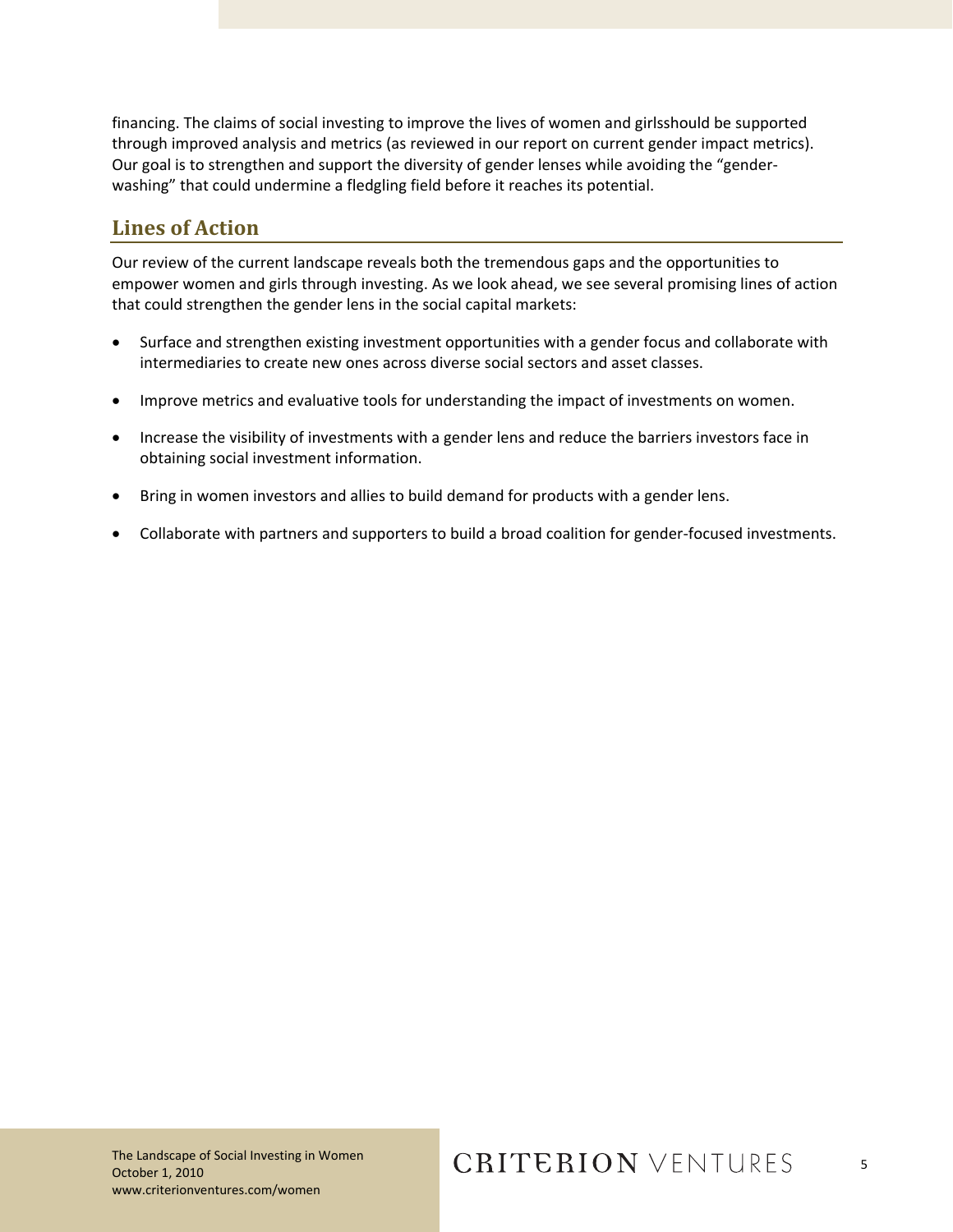### **The Evolution and Landscape of Social Investing**

## **Key Section Findings**

**Social investment strategies are evolving.** While traditional socially responsible investment strategies still dominate social investing, impact investing offers investors new approaches to maximize the social impact of their investments, particularly to use markets to directly tackle the global challenges in new and innovative ways.

**The social capital markets are growing.** Not only is the domestic social capital market growing at an estimated 22% compound rate annually, the more established impact investing sectors of community development, microfinance and clean tech are growing at an even faster pace. If estimates hold true, global impact investing is poised to grow larger than all of U.S. philanthropy within five-10 years.

**Social investment opportunities are diversifying.** There is a diversity of investment products across asset classes with returns ranging from return of principal only to market-rate, or even above that. SRI is concentrated in public equity, whereas impact investing is thus far found mostly outside public equity. However, the supply of impact investing products to meet demand remains a potential bottleneck.

**Social investment sectors are expanding.** Social investments are seeking to create solution across a variety of sectors: from alternative energy to water, from community development to microfinance, from healthcare to education and more.

### **An Introduction to Social Investing**

Social investments seek to generate both financial returns for individual investors *and* social returns that benefit the broader society. Social investing represents a bridge across the traditional division of financial and social value creation into two separate, and usually opposing, spheres(Figure 1).



**Figure** 1: The Social-Financial Returns Continuum<sup>1</sup>

## The Landscape of Social Investing in Women<br>  $\text{CBITEBION} \lor \text{ENTERS}$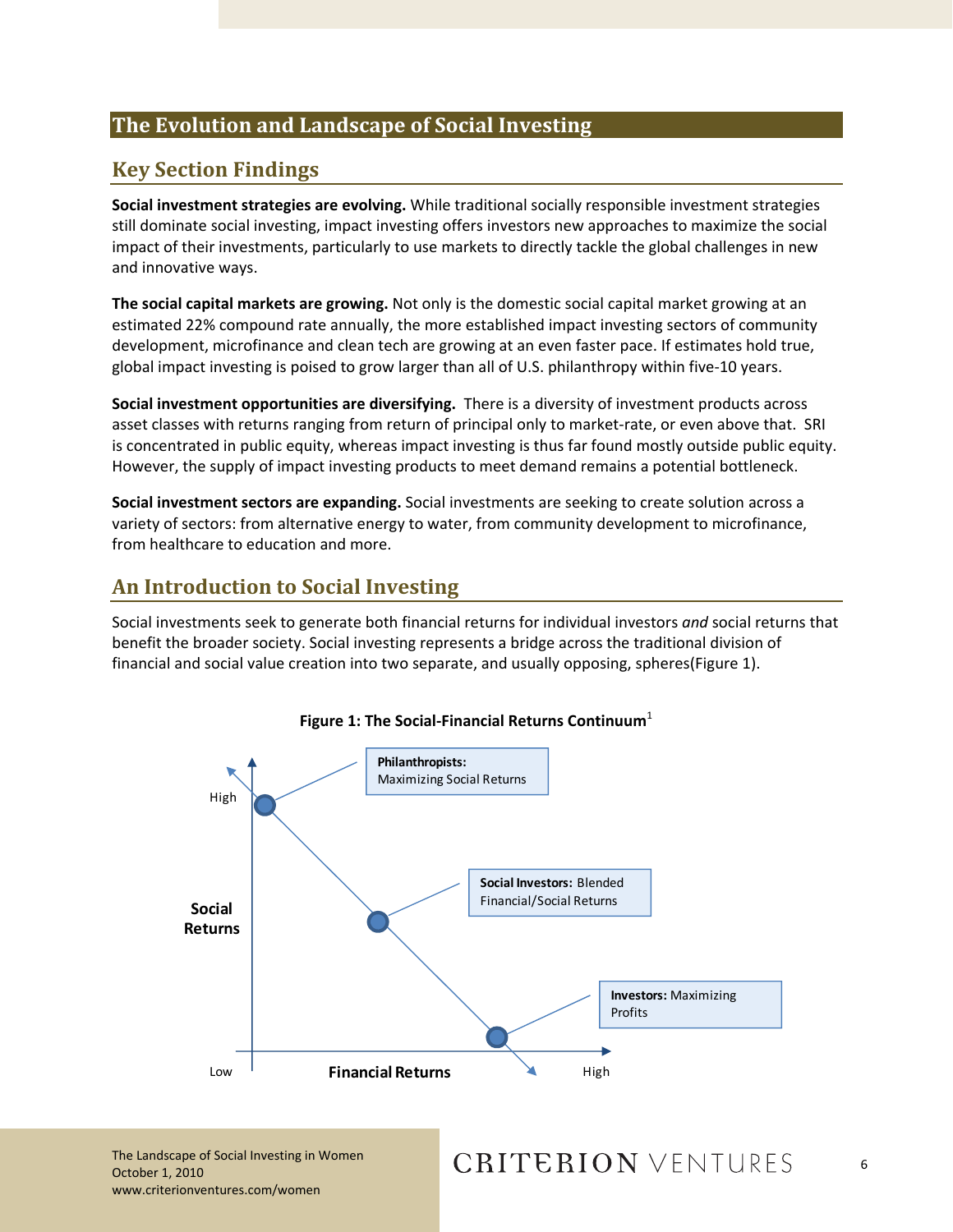At one end are philanthropistsseeking social returns through grants and donation with no expectations of profits. Yet, it is now apparent that philanthropic approaches and resources are insufficient in face of the scale and immediacy of today's global challenges. At the other end are investors that seek to maximizefinancial returns—but with no thought to the social and environmental consequences of their investments. Between these two lie social investors whose capital is mobilized toward solving global problems and the creation of a more sustainable and equitable global economy—while also generating some profit. As reviewed later in the report, this is a greatly simplified view that assumes there must be a tradeoff between social impact and financial return and minimizes the role of philanthropic investment capital. Nonetheless, it serves as a useful introduction to the concept of social investing.

The growth of social capital markets that merge social and financial returns represents a potentially transformative shift in the role of markets, one that redistributes capital towards real value creation for investors and society alike. Each one of us participates in the capital markets: through a simple bank account to stocks and mutual funds in retirement accounts to high-risk investments in startups. Alongside our actions as ethical consumers and responsible voters, investing for social value creation is an opportunity for us to use our individual resources intentionally to shape capital markets toward creating good both for ourselves and for society.

"There is an idea that value is divided between the financial and the societal, but this is a fundamentally wrong way to view how we create value," writes Jed Emerson of this new blend of social and financial value creation. "Value is whole. The world is not divided into corporate bad guys and social heroes."

### **Social Investment Strategies**

Over the past 40 years a variety of social investment strategies have evolved that can be broadly classified into two main categories: socially responsible investing (SRI) and impact investing.

**Socially Responsible Investing**: Beginning with the first SRI mutual fund in 1971, this remains the most widely adopted strategy for investors to align their values with their investments in publicly held companies while seeking to improve corporate behavior on a varietyenvironmental, social and governance (ESG) issues by 1) engaging with the management of corporations most commonly through *shareholder advocacy*and 2) by buying and selling securities to support positive actions and penalize harmful ones through the process of *screening*.

The majority of SRI investments are stocks and bond mutual funds that engage in shareholder advocacy and/or screening.<sup>3</sup> Thus, as a shareholder an SRI fund can negotiate with management or file shareholder resolutions to improve company policies and practices. It can also use *negative screens* to *exclude* companies with objectionable products, services and practices from its investment portfolio. Among the most common exclusions are the so-called sin stocks of gambling, alcohol and tobacco. While negative screens remain the most common method of constructing SRI portfolios in the United States, *positive screens* that *include* companies with strong performance on specified ESG criteria and are becoming a larger share of the market.<sup>4</sup> Examples include companies selected for setting high standards on workforce diversity, for upholding labor standards, for operating with sound environmental practices or producing products that are safe, etc.

**Impact Investing:** The development of impact investing takes social investing beyond the focus on corporate practices to actively placing capital in businesses and funds that create solutions to global environmental and social problems. As defined by the Global Impact Investing Network (GIIN), it is a more proactive approach that complements philanthropic and government efforts with markets-based

The Landscape of Social Investing in Women www.criterionventures.com/women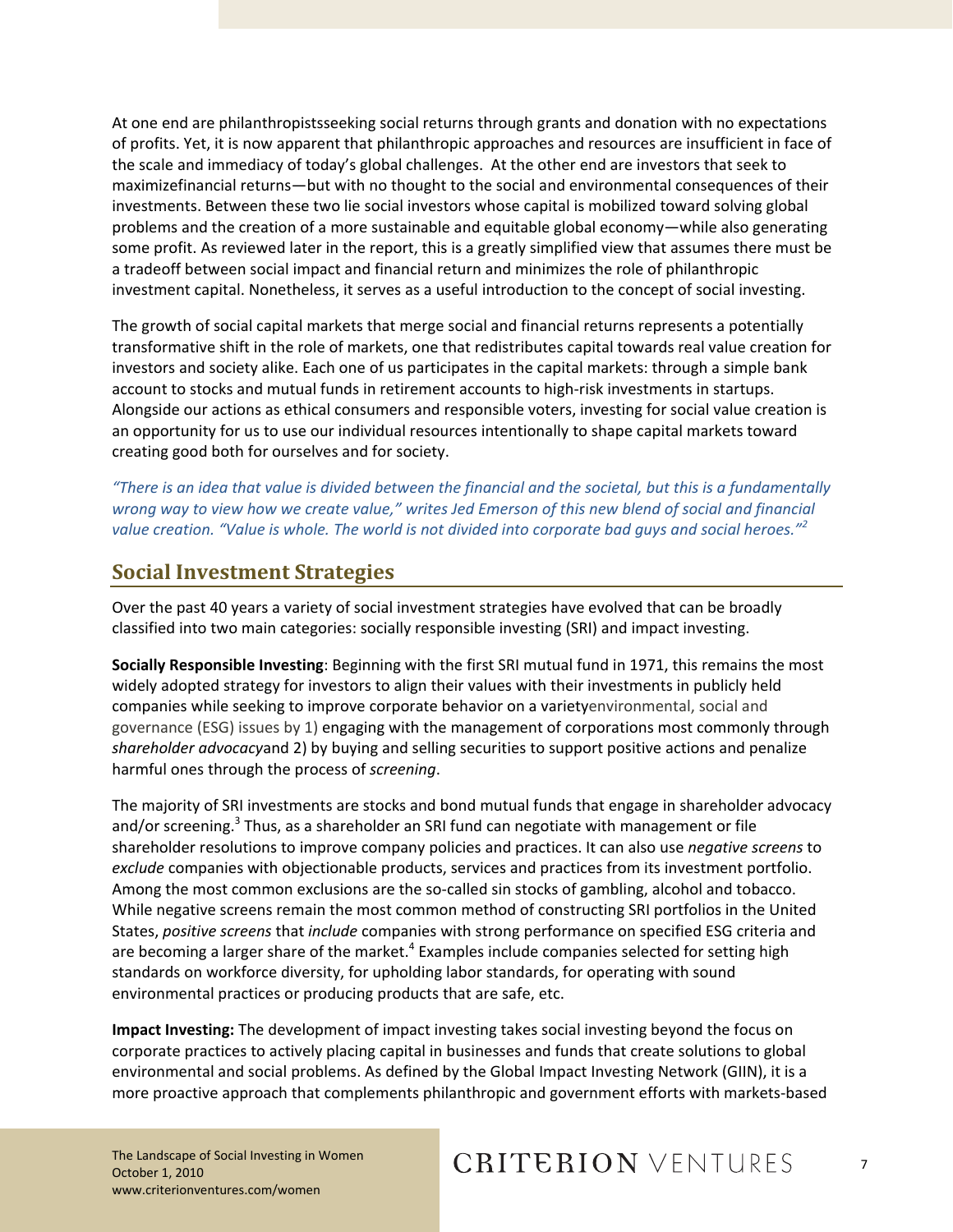initiatives to solve societal problems such as eradication of diseases, stabilizing climate change, provision of financial services, housing and sanitation in low-income communities, developing sustainable agricultural practices, etc.<sup>5</sup>

While much of the language and momentum behind impact investing is new, its roots lie in specific approaches within positive screening such as clean technology as well as pioneer sectors such as community development in the United States and global microfinance. Impact investing extends these early successes into new social sectors such as health, education, water, fair-trade, etc. Many of these opportunities are found in emerging markets, where resource constraints and failures of governments to provide basic services have created demand for market solutions. Impact investing is also characterized by the use of emerging business strategies such as social entrepreneurship, base of the pyramid or SME financing when their financial mission intersects with creating social impact.

### **The Growth of Social Capital Markets**

Recent estimates of the size of the global social capital markets are \$2.7 trillion (Figure 2), with tremendous growth in all sectors and investment classes.<sup>6</sup> The domestic market for socially responsible mutual funds, for example, has grown nearly six-fold to nearly \$25 billion in less than a decade.<sup>7</sup> Factors driving this expansion include increased social awareness among consumers, greater media attention on business and investments, increasing prices of energy and raw materials, changing national legislations and international protocols and technological innovations that have created new challenges and solutions.<sup>8</sup> More recently, the credit crisis and shrinking government and philanthropic funding has also increased demand from social businesses for non‐banking sources of capital. Yet, the social capital markets comprise just 4% of all investing, indicating a tremendous opportunity for continued growth.

While the boundaries of impact investments are too new, too imprecise, one estimate puts the potential size of such investments at nearly \$500 billion within the next 5-10 years. Such estimates are based on the rapid growth of sectors such as community investing (\$26 billion in 2007), global microfinance (\$6.6 billion in 2009) and clean technology, which ranks only behind software and biotechnology in attracting venture capital. Putting the potential power of impact investing into perspective, U.S. philanthropic giving is currently estimated around \$300 billion.

#### **Figure 2: Global Social Capital Markets**



Source: The Monitor Institute (2009)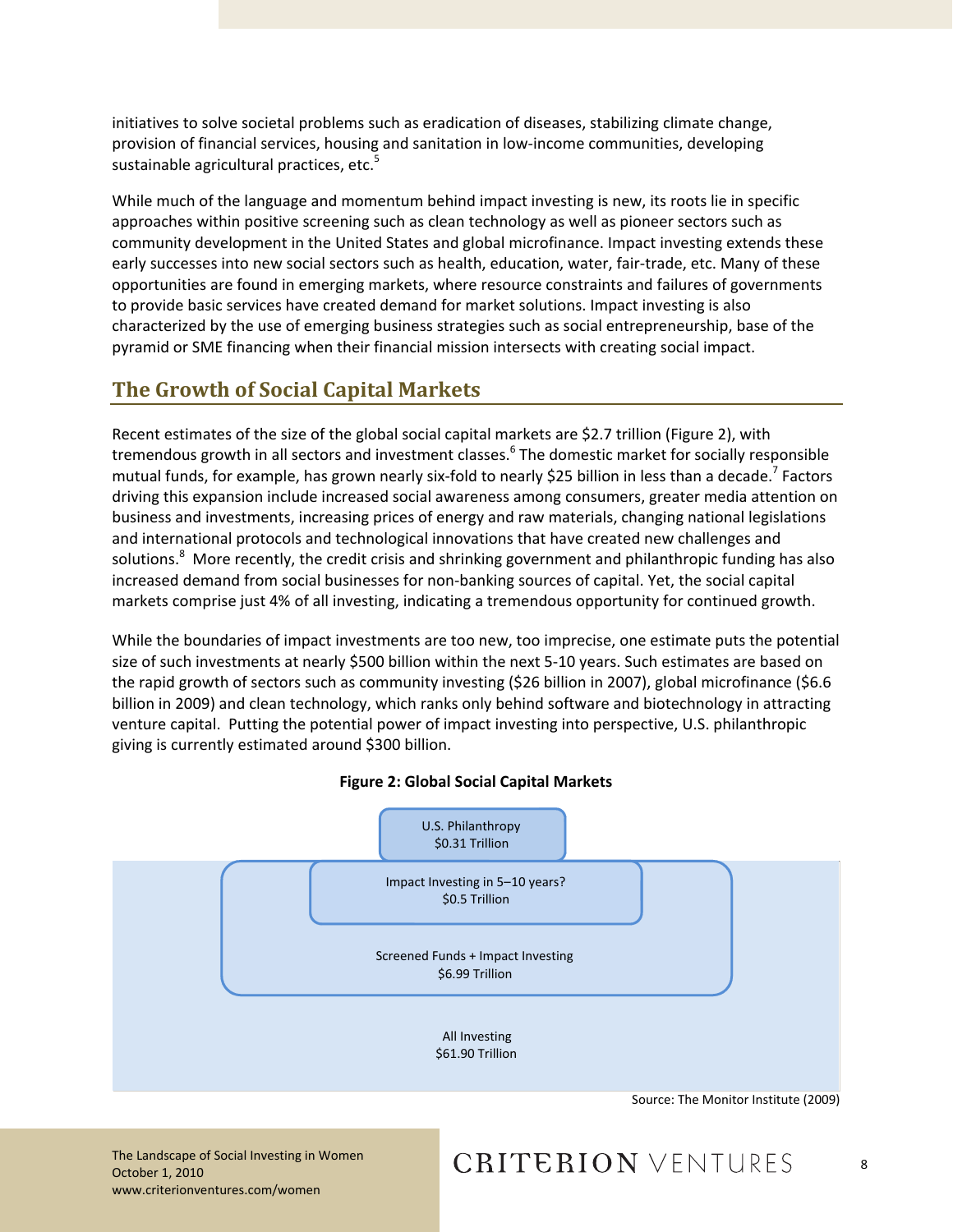## **Mapping Social Investment Products**

There are multiple ways of mapping the burgeoning field of social investment products. From an investor perspective, one useful asset allocation framework is based upon risk‐adjusted asset classes. While by no means a comprehensive map of the universe of social investment products, the landscape from Rockefeller Philanthropy Advisors *begins* to illustrate the diversity available to investors across social themes and asset classes (Figure 3). <sup>9</sup> The examples range from savings products in community banks to school bonds, from micro‐cap listed social companies to private equity in social enterprises and sustainable forestry funds. Indeed, social investments mirror the spectrum of risks and returns found in traditional capital markets—and theoretically allows investors to pursue different allocation strategies entirely within the universe of social investments. While the diversity of social investment products is clear, the supply of products outside of traditional SRI mutual funds and established fields such as community development and clean technology is still a concern for social investors looking to diversify their portfolio. $10$ 

#### **LEARN MORE:**

- The bi-annual report from the Social Investment Forum reviews the state of the domestic SRI and community development sectors. Robeco& Booze & Co. report *Responsible Investing: A Paradigm Shift from Niche to Mainstream* summarizes recent trends in the global SRI industry.
- The Monitor Institute's *Investing for Social and Environmental Impact*report sets the agenda for the development of impact investing field. Further information on impact investing can be found at Global Impact Investing Network (GIIN) website.
- Nicholl's and Paroah review the many efforts to map the social capital markets in their article *The Landscape of Social Investment: A Holistic Topology of Opportunities and Challenges*.
- The Rockefeller Philanthropy Advisors report *Solutions for Impact Investors: From Strategy to Implementation* maps social investment products and strategies for investors.

9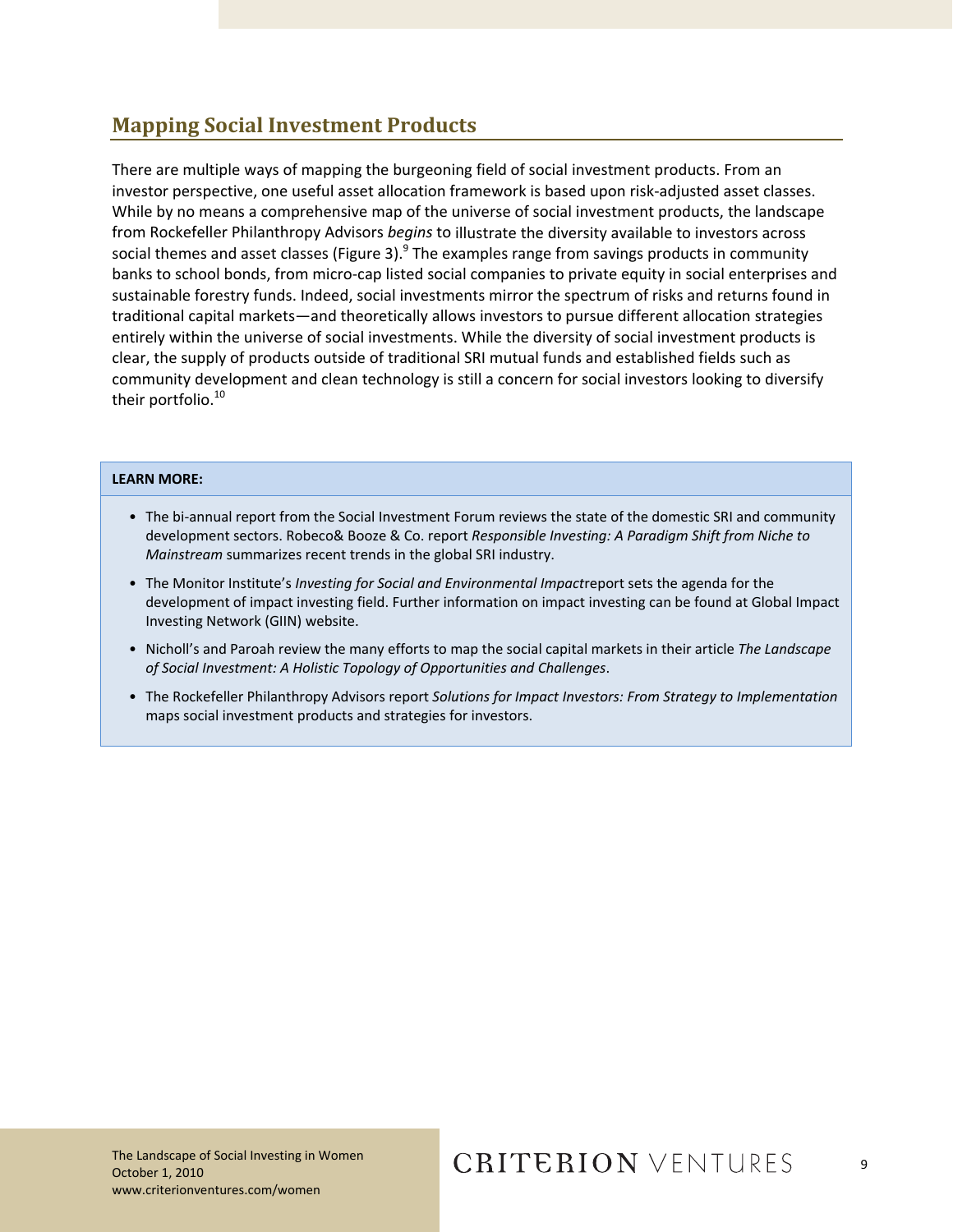|               |                                      | <b>Risk-Adjusted Asset Classes</b>        |                                         |                                                  |                                                    |                                                         |                             |                                           |                                                |                          |
|---------------|--------------------------------------|-------------------------------------------|-----------------------------------------|--------------------------------------------------|----------------------------------------------------|---------------------------------------------------------|-----------------------------|-------------------------------------------|------------------------------------------------|--------------------------|
|               |                                      | <b>Liquidity</b>                          | <b>Income &amp; Wealth Preservation</b> |                                                  |                                                    | <b>Capital Appreciation &amp; Wealth Growth</b>         |                             |                                           | <b>Inflation Protection</b>                    |                          |
|               |                                      | Cash/Cash<br><b>Alternatives</b>          | <b>Notes</b>                            | <b>Bonds</b>                                     | <b>Absolute</b><br>Return/Low<br><b>Equity</b>     | <b>Public Equity</b>                                    | <b>Equity</b><br>Long/Short | <b>Private</b><br><b>Equity</b>           | <b>Real Estate</b>                             | <b>Commodities</b>       |
| Social Sector | Climate<br>Change/<br><b>Energy</b>  | Green Bank<br>Deposit                     |                                         | Tax-exempt<br>green bonds                        | CO <sub>2</sub> Trading                            | Positive &<br>Negative<br>Screening                     | Renewable<br>Energy         | Clean Tech<br>Venture<br>Capital          | <b>Green REITs</b>                             | Sustainable<br>Feedstock |
|               | Water                                |                                           |                                         | Corporate<br>Infrastruc-<br>ture<br><b>Bonds</b> | Water<br>Treatment<br>Project<br>Finance           | Unit<br>Investment<br>Trust, Closed<br><b>End Funds</b> | <b>Water Funds</b>          | Water<br>Technology<br>Venture<br>Capital |                                                | <b>Water Rights</b>      |
|               | <b>Community</b><br>Develop-<br>ment | Community<br><b>Bank CDs</b>              | Foreclosure<br>Repair                   |                                                  | Microfinance<br>Institutions<br>Debt               | Shareholder<br><b>Proxy Voting</b>                      |                             | Community<br>Development<br>VC            | Transport-<br>ation<br>- Smart<br><b>Funds</b> |                          |
|               | <b>Social</b><br><b>Enterprises</b>  |                                           | Social<br>Enterprise<br>Credit          |                                                  |                                                    | Micro-Cap<br><b>Listed Social</b><br>Companies          |                             | Small &<br>Medium<br>Enterprise           | Conservation<br>Ecotourism                     |                          |
|               | <b>Health and</b><br><b>Wellness</b> |                                           |                                         |                                                  | Structured<br><b>Public Note</b>                   |                                                         |                             | Consumer<br>Product<br>VC                 | Organic<br>Farming                             |                          |
|               | Sustainable<br>Develop-<br>ment      | Trade<br>Finance<br>Guarantee/<br>Deposit |                                         | Smart<br>Growth<br>Municipal<br><b>Bonds</b>     | <b>Blended Debt</b><br>Equity Hybrid<br>Structures | Thematic<br>Screening                                   |                             |                                           | Ranch Land,<br>Agriculture                     | Sustainable<br>Timber    |
|               | <b>Education</b>                     | Linked<br>Deposit<br>/ Guarantee          |                                         | Charter<br>School<br><b>Bonds</b>                |                                                    |                                                         |                             | Education<br>Private<br>Equity            | University<br>Green<br><b>Building</b>         |                          |

Source: Rockefeller Philanthropy Advisors, 2009

The Landscape of Social Investing in Women www.criterionventures.com/women

## The Landscape of Social Investing in Women<br>  $\text{CBITEBION} \lor \text{ENTURES}$

Social Sector **Social Sector**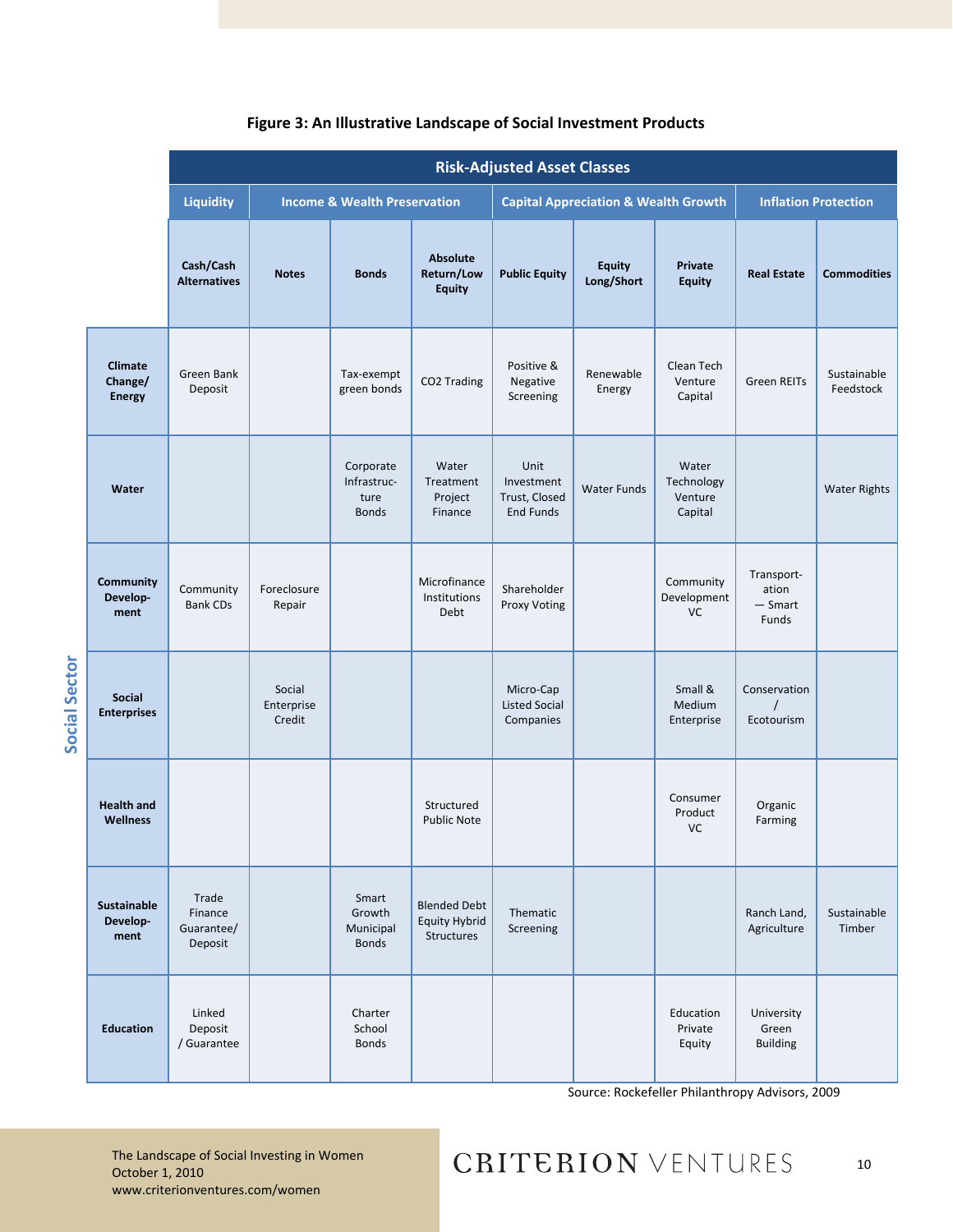### **Investing in Women**

## **Key Section Findings**

**There are multiple gender lenses in current social investment products.** The most common strategies to support women and girls through investing include:

- Promoting gender equity in the workplace
- Providing financing and technical support for women owned/managed businesses from microenterprises togrowth companies
- Developing jobs, products and services that benefit women

**The gender focus of many current investment fundswithin the microfinance and community development sectors is difficult to determine and often weaker than is generally assumed.** While on average women still comprise the majority of borrowers of MFIs held in investment fund portfolios, the trend in global microfinance has been away from its roots in gender and empowerment as the field commercializes. There remain MFIs focused on women and offering critical supplementary services and funds that support them to varying degrees. However, there is no flagship microfinance investment product for investors seeking to target women, especially with a holistic approach that goes beyond the number of female borrowers.

Many community investment funds in the United States also hold projects and organizations within their portfolios that benefit women, but these are combined with other investments in a manner that makes it hard for investors to identify which products, if any, serve women. While an in‐depth review of the hundredsof microfinance and community development funds is beyond the scope of Phase I of WEI, surfacing and strengthening funds with a gender lens is a promising line of future action.

**There are novisible investment products with a gender lens in some of the fastest growing environmental and social impact sectors.** Beyond microfinance, community development and growth financing, investments support women in a variety of projects and organizations across sectors: fair‐ trade organizations, farming cooperatives, private sector education initiatives or health services, etc. However, it is difficult for investors to surface products that access this fertile ground where women are often disproportionately affected.

**Overall, there are a limited number of financial products explicitly focused on women as beneficiaries.** As of October 1, 2010, our preliminary analysis revealed these included one credit union, one screened mutual fund, one national angel investing fund and a number of microfinance products. As such, they comprise a very small proportion of their sectors:

- Of the over 260 socially screened funds in the US with total assets over \$200billion, only one has an explicit gender focus, with \$35million in assets, or 0.02% of total assets invested.
- Of the 11,000 credit unions in the US, one is woman focused, with under 1M in assets.

**Similarly, there are a limited number of funds and initiatives focused on women as investors investing in women.** Apart from Golden Seeds and initiatives such as Astia and Springboard that target women investors for growth companies, women's capital has largely been untapped even by products that benefit women.

11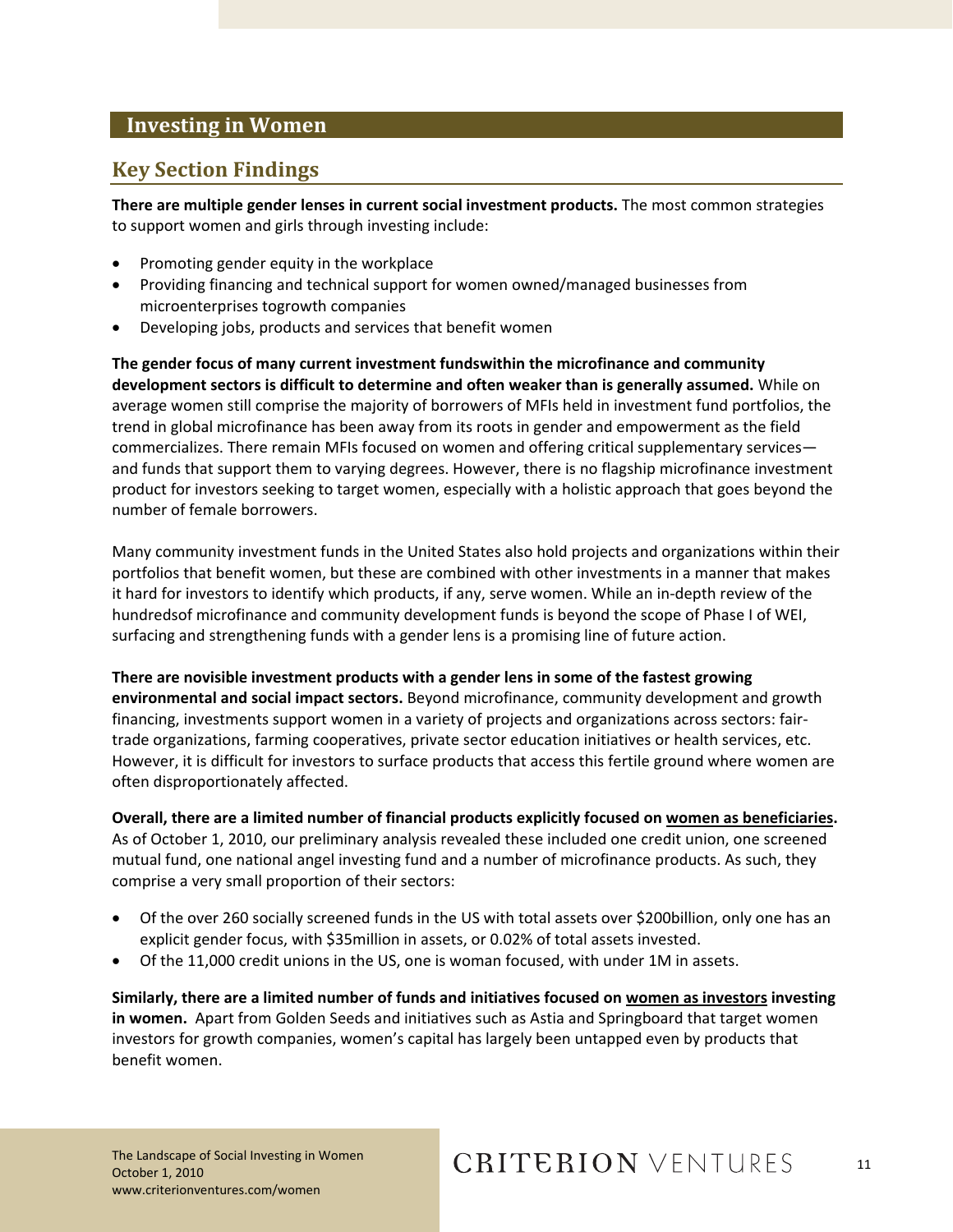**Investors face a number of barriers to investing in women—as they do for social investing overall:** Aside from tools for screening mutual funds, there are many hurdles in obtaining information about social investment products, including those focused on women. There is also very little reporting on gender impact by funds that target women and girls. This fragmentation and lack of investment and impact information combined with considerable financial and sector expertise many products require, poses a significant barrier to promoting social investing in women.

## **Making the Case**

Recent years have also seen a renewed focus on reducing the continuing inequities faced by women and girls. While removing these gender‐based barriers is a fundamental question of human rights and social justice, viewing women as powerful assets to invest in is a powerful strategy for addressing many global challenges. Women are crucial economic agents through their participation in agriculture, trade, microenterprise and manufacturing.And as heads of households, their work supports a growing number of poor families.Investing in women allows them to fully participate in the economy and increase the welfare of their families, communities and societies. Investing in the education and healthcare of girls and women allows them to reach their full potential and generates returns for society. And investing in women empowers them to shatter the norms and barriers that perpetuate gender inequities within all societal systems, from markets to governments, from the domestic sphere to public spaces.

Tremendous philanthropic resources have been committed to improving the lives of women and girls and as a result multiple charitable opportunities exist for donors: public‐private partnership such as The Girl Effect, the networks of domestic women's foundations, international nonprofits such as the Global Fund for Women, among hundreds of others. Given the growth and continued potential of investments to support social change, it seems critical to also leverage capital markets to also create positive social impact for women.Analyzing the current landscape of financial vehicles is a critical first step in identifying where investors can apply a gender lens to their investments. Creating a map of investing with a gender lens first requires an examination of opportunitieswithin the various sectors and approaches through an analysis of fund listings, review ofresearch on industry trends and interviews with specialists within these fields.

#### **LOCATING INVESTMENT FUNDS**

Information resources and marketplaces for all social investors are fragmented. Some of the popular sources for finding products with a gender focus include:

**SRI Fund Screens:** The mutual fund tools at the Social Investment Forum and SocialFunds.com allow investors to filter for common ESG criteria and strategies such as shareholder advocacy, environment, human rights, employment, product safety, weapons, animal rights, nuclear power, alcohol, tobacco, gambling, etc. However, they do not incorporate any gender specific criteria, making it difficult to locate the Pax GWEF fund. **Community Investing Center:** This searchable database allows clients to target organizations working on "women's issues" as a special interest area. This identifies about 65 organizations from 2005 data ranging from the global efforts of Women's World Banking to the Tides Foundation in San Francisco. The organizations are self‐identified but it isn't always clear what the criteria signifies and the gender focus of a number of these investments is unclear. CIC is an initiative of Social Investment Forum along with other partners.

**MicroPlace:** One of the few retail marketplaces for impact investments in microfinance, community development, fair‐trade and other areas. Investors can make purchases directly through its website from a selection of investment notes from providers such as Calvert Foundation or OikoCredit for as little as \$20. It also allows investors to target women, largely through MFIs that have at least 70% women borrowers. More complete MIV listings can be found at the Microfinance Information Exchange or the Investor Microfinance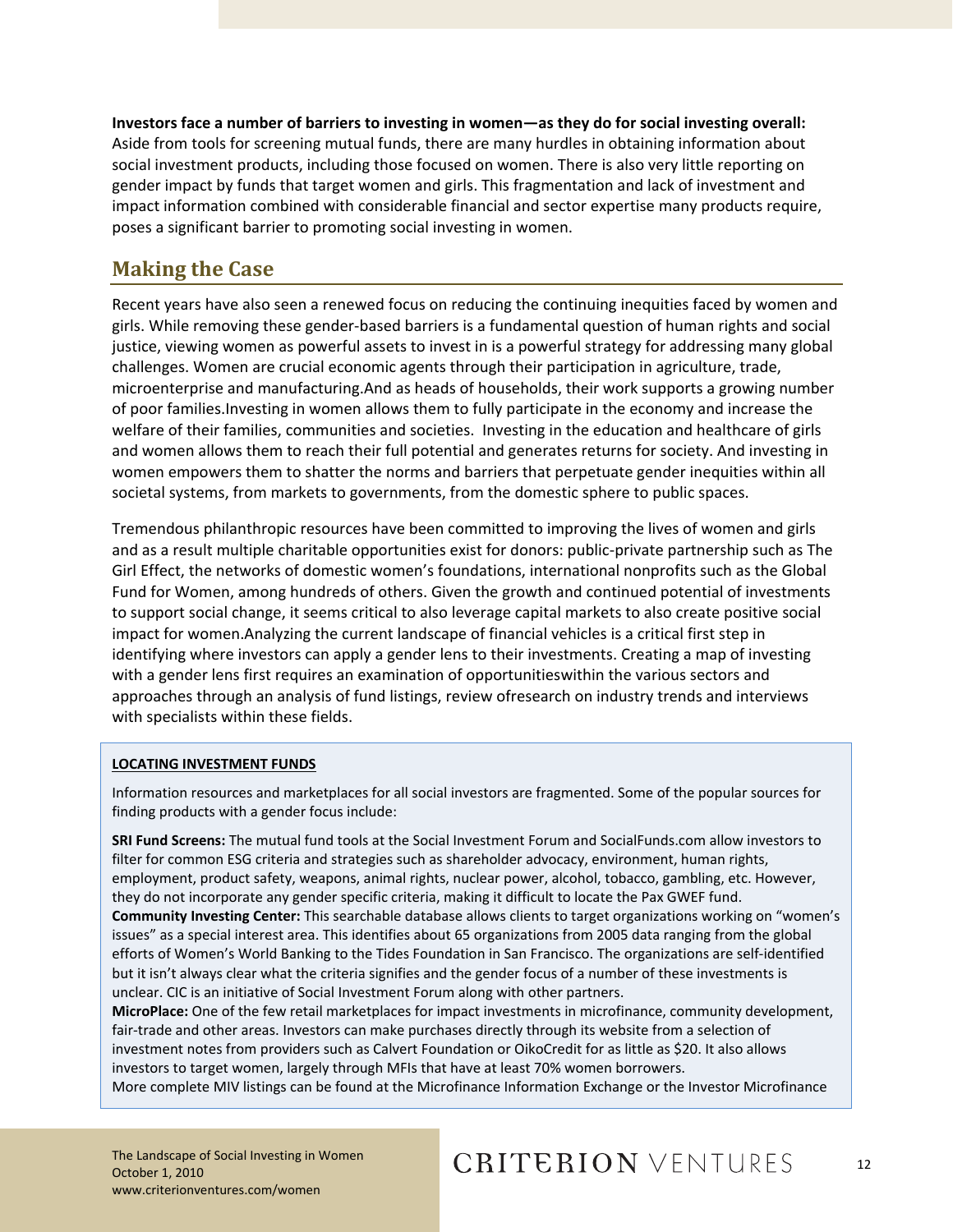Investor Association sites, but with few tools to help investors analyze the opportunities.

## **Impact Investmentswith a Gender Lens**

Current opportunities withinimpact investing are concentrated within two sectors traditionally associated with women: global microcredit and domestic community development.

## **Microfinance**

From its inception in the 1970s, microfinance has been the story of providing low-income individuals access to capital denied by traditional financial institutions.<sup>11</sup> The early providers of micro-capital were primarily nonprofits supported by philanthropic dollars and motivated more by povertyreduction than by financial profit. By the 1990s, as the viability of microfinance institutions (MFIs) was established, the focus shifted to the financial profitability of banking for the poor. The development of the more commercially oriented MFIs facilitated the entry of mainstream financial providers to meet capital needsof those in the field. As a result, the industry emerged as an investment class for investors based mostly in the developed world through the growth of investment funds.

There are now estimated to be over 100 microfinance investment vehicles (MIVs) managing \$6.6billion in assets.<sup>12</sup> About three-quarters of MIVs are fixed-income instruments but equity investments are growing rapidly at 47% annually. In spite of recent turbulence, particularly in certain markets, the field is experiencing continued growth not only in its traditional products, but also in new horizontal opportunities such as SME financing and expansion to services such as housing loans, education, insurance, etc.

Since its inception, microfinance has also been associated with efforts to reduce women's poverty and build empowerment. While still a common perception, it has been one that is weakening as the industry commercializes.<sup>13</sup> One change has been the shift from the more ambitious holistic approach to genderand the supplementary, and sometimes, expensive services this requires—to one of outreach, simply targeting women as borrowers. However, even the focus on women simply as borrowers is becoming weaker. In one study of 25 MFIs, the percentage of women borrowers dropped from 88% to 60% as they transformed from NGOs to more commercial entities.<sup>14</sup> Similarly, the average percentage of women borrowers of the 1,227 MFIs surveyed by MIX Exchange in 2008 was 61%, with a much lower percentage found in more commercial MFIs.<sup>15</sup> CGAP's 2009 MIV survey found the average number of women clients of MFIs in fund portfolios was also around 60%.<sup>16</sup>

*"As we celebrate the astonishing growth and future potential for microfinance afforded by commercialization, we must be mindful of the industry's initial target clients—poor and low‐ income women entrepreneurs—and their central role in the mission to reduce poverty."*

The Landscape of Social Investing in Women www.criterionventures.com/women

## The Landscape of Social Investing in Women<br>  $\text{CBITEBION} \lor \text{ENTERS}$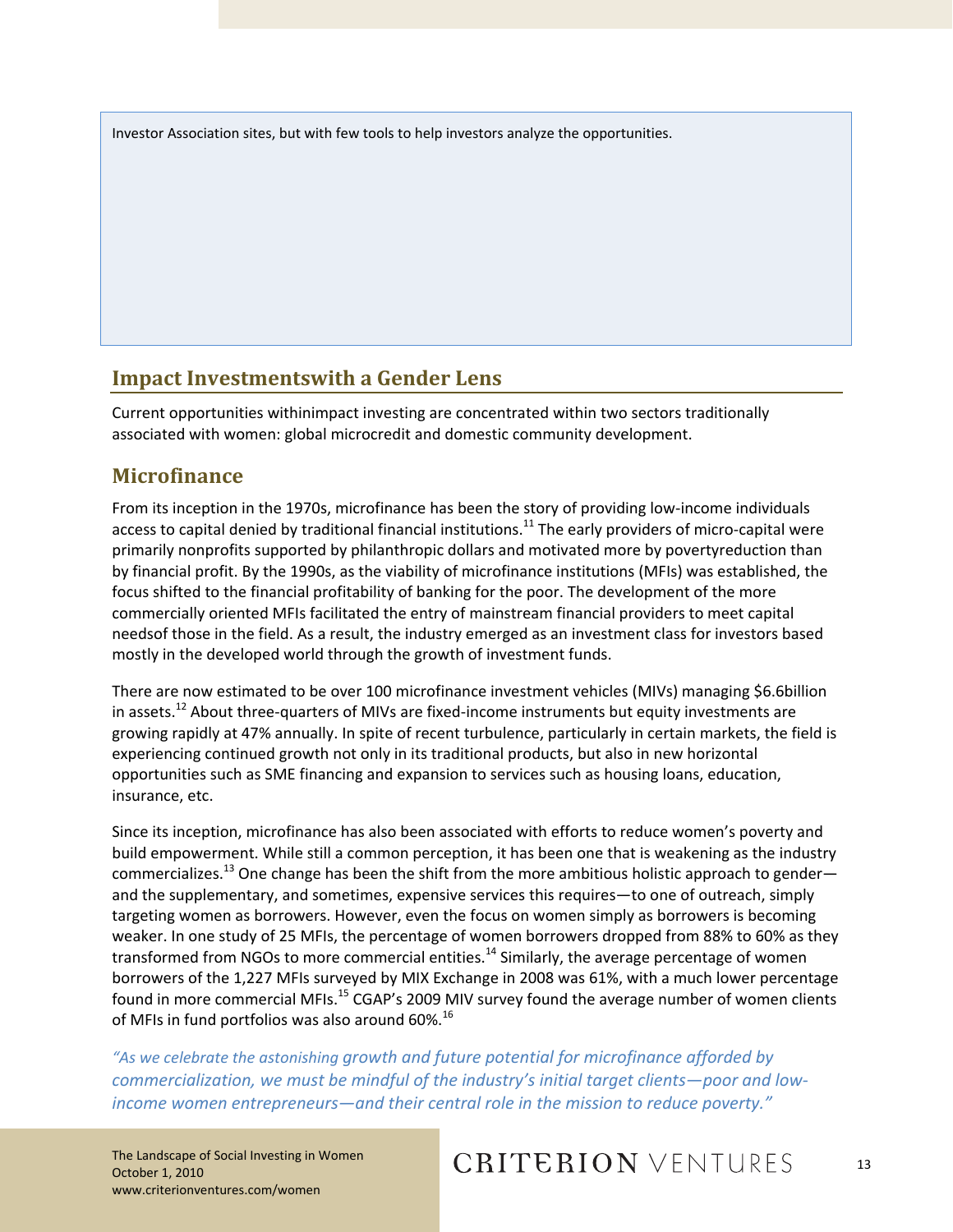Another reflection of this trend is that many of the over 100 international MIVs do not provide the number of women borrowers amongst their portfolios or explicitly state that they focus on women in their online literature. While there remain MFIs *and* socially oriented investment products with a high percentage of female borrowers—for example, 85% of borrowers in OikoCredit's portfolio are women it is challenging to find impact reporting that goes beyond targeting women borrowers to the kinds of approaches and services required for a more strategic approach to addressing gender inequities. *Thus, given current trends, investors must be cautious in making the assumption that investing in microfinance is always—and will remain—an investment in women.*

## **Select Microfinance Products:**

An in‐depth map of the over hundred microfinance products and fund families is an exercise beyond the scope of Phase I of WEI. Here we have introduced a select group of notable MIVs—based on reputation, access and availability of information—to represent the variety of products in each major asset class and the varying levels of gender focus within microfinance. Complete fund lists can be found on sites such as the Microfinance Information Exchange or the Investor Microfinance Investor Association.

#### 1. **Investment Note: OikoCredit**

Founded in the 1970s by the World Council of Churches as a way to ethically invest religious funds, the investment cooperative OikoCredit is one of the leading providers of investment notes focused primarily on international microfinance. Twenty percent of its holdings are also in SMEs and cooperatives in agriculture, fair‐trade, health, etc. Investors can purchase notes directly from OikoCredit or from MicroPlace, selecting returns from 0‐2% over periods ranging from one to five years and from a variety of regions. OikoCredit partners are selected for both financial and social criteria that reflect its antipoverty, community‐oriented mission and values, including women's empowerment, women in management and gender equity.<sup>18</sup> It reports 85% of borrowers in its portfolios are women; no other data is provided but it does include more qualitative reporting of clients achieving these social goals.

#### 2. **Loan Fund: ResponsAbility Global Microfinance Fund**

Founded in 2003, the ResponsAbility Global Microfinance Fund invests primarily in debt securities of global MFIs. The volatility experienced by the sector in 2009 was shared by the \$450 million fund, which posted only 1.16% returns. However, it posted returns of 6.44% in 2008 and nearly 4% on average since inception. The fund tracks broad social indicators of its portfolio MFIs, such as loan size, rural and women borrowers. The percentage of female borrowers in recent years has been around 55%, but no other gender data is publicly available.<sup>19</sup>

#### 3. **Private Equity Fund: BlueOrchard**

The private equity fund is part of a family of products across asset classes offered by the Swiss‐based Blue Orchard microfinance investment company. Started in 2007, the fund has raised nearly \$200 million in capital used to acquire minority stakes in MFIs. It is part of a growing trend to use equity investments as well as debt to inject capital into MFIs. The fund hasn't completed its investment cycle, but it predicts returns around 15‐20%. There is no specific gender lens to the equity fund, or to all Blue Orchard products. However, the number of female borrowers of the Blue Orchard portfolio has been around 60% in recent years, close to industry averages.<sup>20</sup> More generally, Blue Orchard monitors the overall social orientation of the MFI it invests in by examining indicators such as percentage of rural borrowers, loan size, adoption of client protection principles, local impact, etc.

The Landscape of Social Investing in Women www.criterionventures.com/women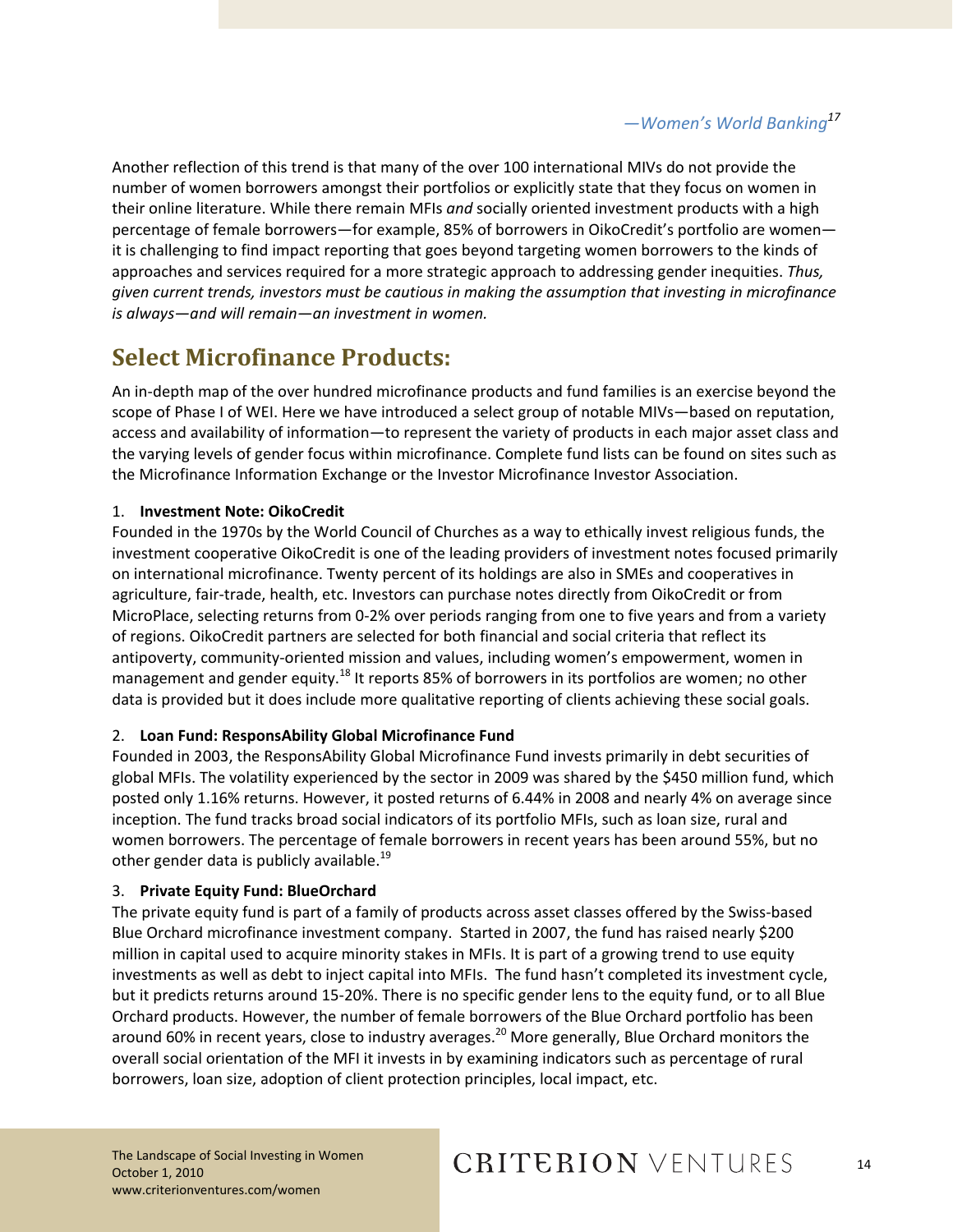#### 4. **Peer‐to‐Peer Marketplace: Kiva**

While not strictly an investment product, the Kiva model has attracted considerable attention as a gateway for individuals to invest in microfinance. Kiva is a nonprofit that enables individual investors to lend directly to domestic and international micro‐entrepreneurs via its online marketplace. Advantages of the Kiva model include low minimum investments starting at \$25 but the returns are equally low: principal only—no interest. Indeed, Kiva's website reminds donors that "lending on Kiva is a charitable activity," not an investment. Despite this drawback, in 2008 investors gave \$37 million to be lent to entrepreneurs through Kiva.Lenders can also target women borrowers. On March 26, 2010, for example, 765 out of 1210 of total potential loans listed on the Kiva were women, about 60%. However, as lenders are actually giving to MFIs—the listed borrower is actually for illustrative purposes—the exact impact on women is hard to measure unless the website matches the changing MFI client base in real time. There is no other gender lens applied to micro‐lending, but Kiva does apply several social criteria to selecting its partner MFIs, including interest rates, track record, financial sustainability, portfolio size, etc. However, along with other microfinance funds, Kiva has recently faced criticism of the depth of social commitment of some its portfolio MFIs, part of a growing concern facing the entire industry.<sup>21</sup>

## **CommunityDevelopment**

The provision of microcredit and other financial services to underserved communities, particularly in low-income urban and rural areas, remains one of largest component of the community development field in the United States. Community investing includes numerous other services from supplying capital and services to local businesses and nonprofits to support affordable housing, education, healthcare and other facilities. Much of the support for community development has historically come from public and philanthropic efforts, as well as legislative action that required investments from the mainstream banking industry. However, in recent years private investments have begun playing a larger role—one that is expected to grow given the recent credit crisis, shrinking public budgets and reduction in foundation support. Total assets in community investing increased from \$4 billion in 1997 to \$25.8 billion in 2007, more than a six-fold rise in over a decade.<sup>22</sup>The capital is distributed amongst over 500 community development banks, credit unions, loan funds and venture capital funds.

One trend within the community development field in the United States, including domestic micro‐ lending, is the movement away from the perception of women as a financially marginalized community. However, community development in the U.S.still impacts women through housing, education, childcare facilities, loans, job training, etc. According to the Community Investing Center, women constitute half of clients of community development institutions.<sup>23</sup> While reaching women in need has not been the foundation of community development as with global microfinance, they remain an important constituent because of the disproportionate impact poverty has on women and families in many areas. A number of investment funds hold organizations and projects in their portfolios that meet the needs of women. *However, currently there are no investment funds that target their capital to exclusively support women.* And given that very few even detail how many women benefit from their activities, it is difficult for investors to target their capital toward those that do.

#### **1. Cash Investments: Women's Southwest Federal Credit Union**

Community banks and credit unions held over \$15billion in assets in 2005—the largest segment of the community investment field, yet comprising a mere 0.2% of total banking assets. And the opportunity for a focused investment in women through community banking is smaller still: There is only one woman‐focused community credit union in the United States, the Women's Southwest Federal Credit Union (WSFCU).Founded in 1975, WSFCU was one of many credit unions offering women the opportunity to obtain credit or bank services without the permission of a male relative at a time when

The Landscape of Social Investing in Women www.criterionventures.com/women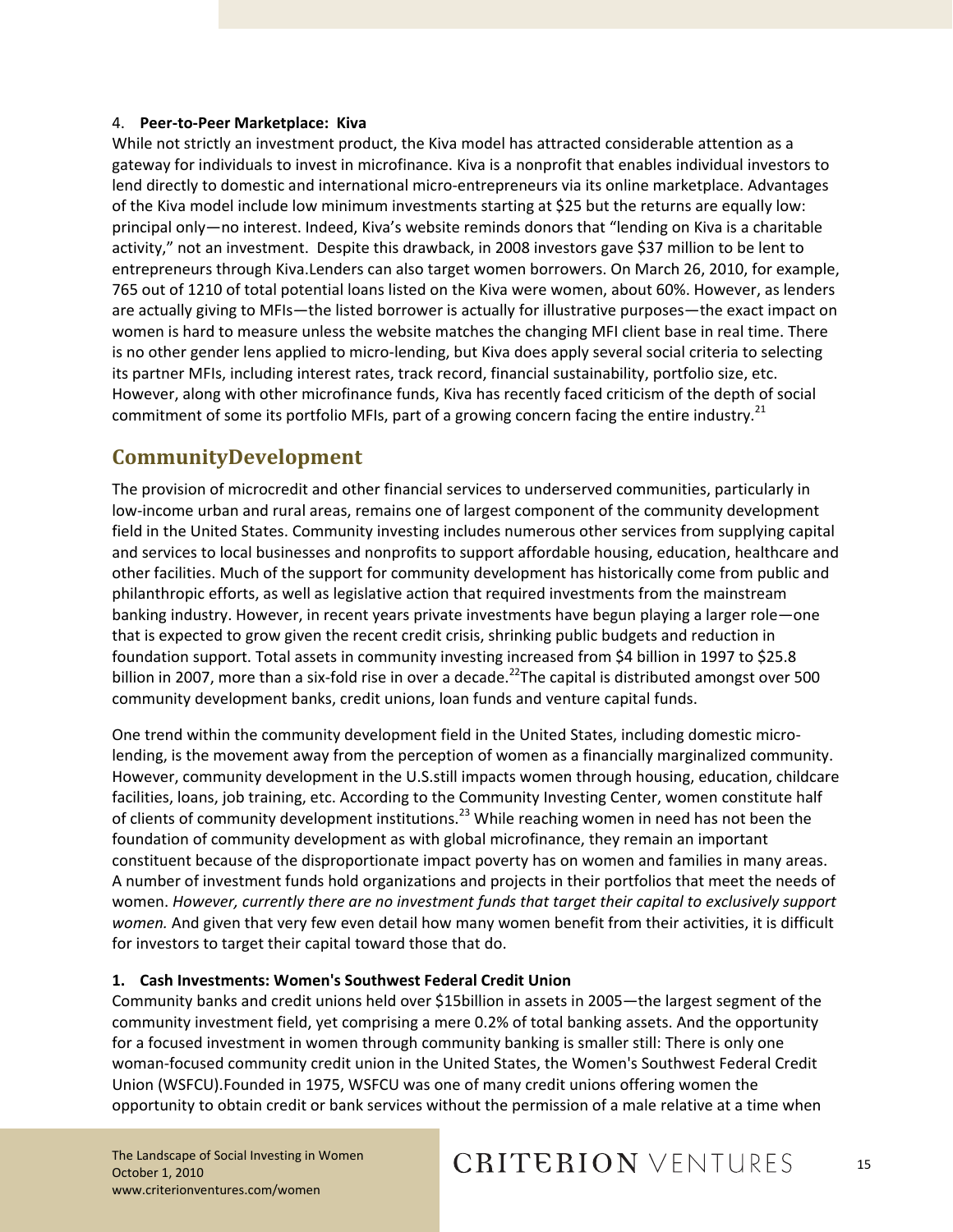this was difficult. While legal restrictions have eased and the number of women credit unions in the United Statesnow stands at one, WSFCU continues to play an important role in attracting capital from women while also targeting loans and other financial services toward them, including repairing credit and improving financial literacy. Yet, given its small membership size (under 1,000), small asset base (under \$1 million), limited financial products and services (checking, savings and CDs) and geographic limitations, WSFCU is not a viable option for investors outside its base of Dallas, Texas.

#### **2. Community Development Loan Fund: Contact Fund**

The Contact Fund offers investors the opportunity to make fixed-income investments in community development organizations working for underserved communities in New York City. It made over 1.4 million on short-term loans since its foundation in 2005 to a group that includes micro-lenders, affordable housing developers and social enterprises. The fund does not have gender lens or gender‐ specific data, but among the mix are micro-lenders that serve low-income women such as Project Enterprise and community‐based organizations such as Women's Housing and Economic Development Organization that used a line of credit to provide services to women transitioning from welfare.<sup>24</sup>The fund is open to family foundations and accredited high net worth investors with a minimum investment of \$10,000. It offers short‐term notes at below market rates; the average interest rate as of March 31, 2010 was 4.13%, with its most recent offering of 6‐ and 12‐month notes paying 2.5%.

The Contact Fund is one example from the hundreds of community development banks and funds with diversified portfolios that include projects and organizations that impact women. Within the domestic portfolio of the Calvert Foundation's Community Investment Notes, for example,areGrameenAmerica , which predominantly lends to women micro-entrepreneurs, or Central City Concern, which uses a gender lens within supportive housing and health services to holistically serve women clients.<sup>25</sup>The Community Capital Bank has provided working capital funds to Women In Need, a non‐profit organization serving homeless and underprivileged women and their children, 1997.<sup>26</sup> Surfacing and aggregating such opportunities with a gender lens is a promising avenue to support The Women Effect through investing in community development. Investors looking for additional opportunities can use tools found at the Community Investing Center website or through trade groups and associations such as the Opportunity Finance Network or the Coalition for Community Development Finance Institutions.

## **Traditional SRI Funds with a Gender Lens**

There are over 260 socially screened funds in the US with total assets over \$200billion, but only one has an explicit gender focus: Pax Global Women's Equality Fund. There are a number of other funds that screen for corporate diversity, labor standards and other criteria that also impact women but it is difficult to parse their screening methodology to determine the extent of their gender focus.

#### 1. **Screened Mutual Fund: Pax World Global Women's Equality Fund**

The Pax World Global Women's Equality Fund (GWEF) invests in companies that promote gender equality in the workplace. Among its gender criteria are representation in boards and management, strong policies and programs to promote equality and work‐life balance and positive images of women in marketing. In addition to investing, the fund engages in shareholder and public policy advocacy in accordance with its gender criteria. Founded in 1993 by Linda Pei, the fund was acquired in 2007 by Pax World Management. A large-cap fund, GWEF invests at least 80% of its net assets in equity securities, including at least 40% outside the U.S. Investors can join with a minimum investments as low as \$250 for retail class shares. With net assets of \$33.5million, GWEF has posted a year‐to‐date return of 5.25% and

The Landscape of Social Investing in Women www.criterionventures.com/women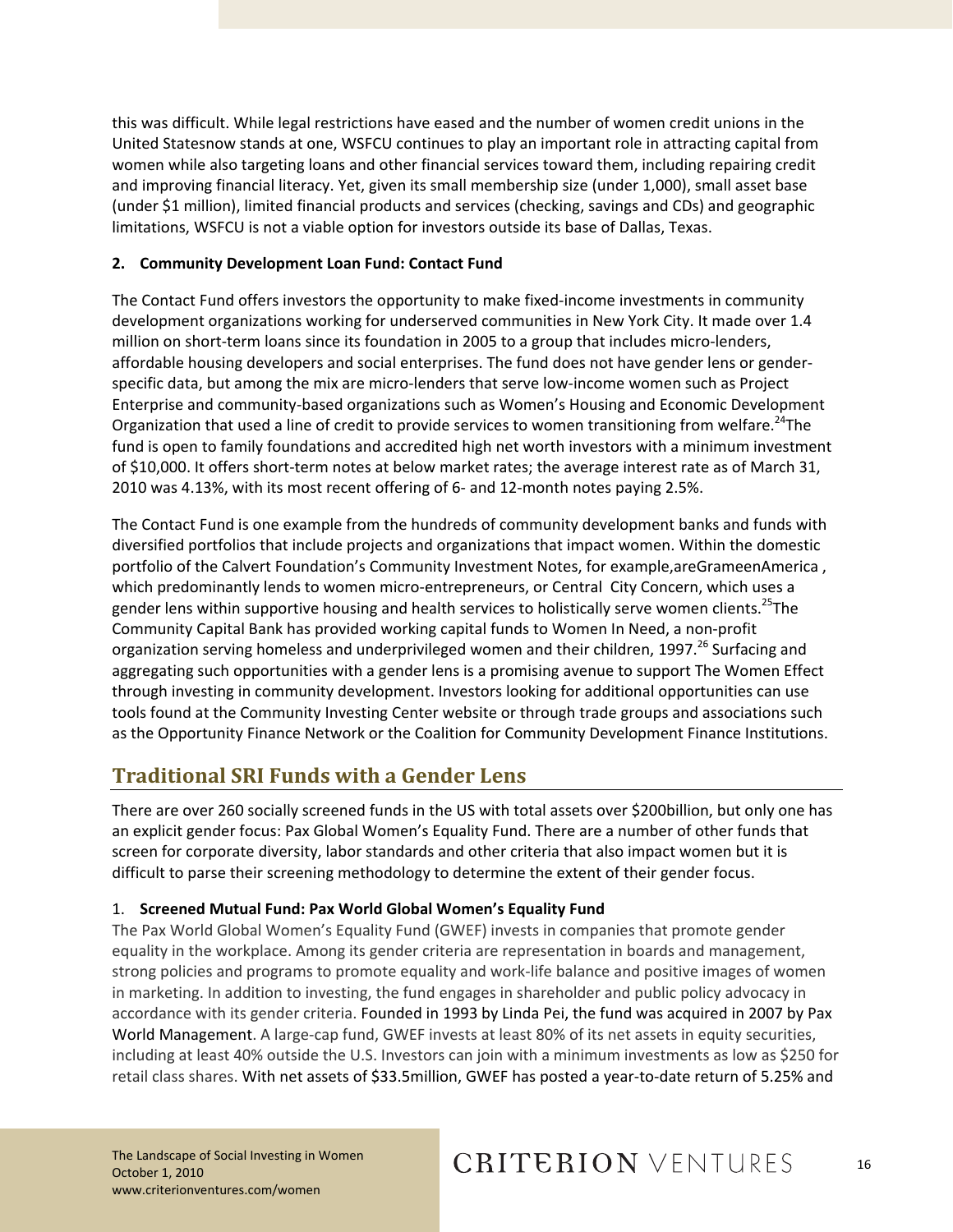an annual gain of 0.22% over the past five years. The fund rating agency Lipper placed the fund performance in the 95<sup>th</sup> percentile of its peers for the same periods.

## **Growth Financing Funds with a Gender Lens**

While microcredit provides very small loans to women entrepreneurs who've traditionally lacked access to capital, women seeking higher levels of capitalization for launching and growing businesses also face similar barriers. Even though they are not traditionally considered social investments, efforts to close the capital gap for women owned/managed businesses are an important component of a gender lens in capital markets, particularly in more developed markets. Providing women equal access to capital is both a question of equity and an underinvested opportunity, but there are few open funds that allow investors to directly take advantage of this.

In some cases, incubators and funds such as Springworks and Phenomenelle include women as part of a broader effort to increase capital flows toward underrepresented groups in business. Other venture funds such as Illuminate Ventures predominantly support women owned/managed businesses, but do not have a gender exclusive lens. The funds emphasize the demonstrated value of adding diversity to deal flows but for complex reasons do not position themselves as gender-focused.<sup>27</sup> Currently, nonprofit networks and organizations linking investors and capital—such as Astia, Count Me In, Springboard Enterprises, Women 2.0 and others—play a more prominentrole in helping women access growth capital.

#### **1. Golden Seeds, Angel Investing Fund**

Golden Seeds is woman‐friendly network of accredited angel investors that provides early stage and growth capital to companies founded and/or led by women. It was founded in 2004 on the premise that companies with women in management and the boardroom have superior performance. Members can directly invest capital into screened companies, with the typical investment minimum per deal being \$25,000, or via the managed Golden Seeds Funds, which co-invest alongside members, at between \$1 and \$3 million per round, in consumer products, software, internet, financial services and life sciences companies. Members also participate in screening and supporting these new businesses with their expertise and experience. Founded in 2004, the group now has over 170 angels and locations in New York, Boston, Philadelphia, and San Francisco.

#### **SUPPORT GROUPS AND NETWORKS**

There are a handful of scattered initiatives to promote and develop a gender lens within social investment sectors:

Pax has developed an advisory council of national leaders and experts to support the efforts of its fund to promote workplace gender equity. Astiaand Springboard are two examples of non‐profit organizations committed developing and raising investment capital for high‐growth women‐owned startups and businesses. The Association of Women Business Centers supports its member organizations efforts to also provide training, technical assistance and funding for women entrepreneurs, many of whom come from underserved communities.Within global microfinance there are a number of formal and informal groups such as Women Advancing Microfinance, Oxfam's WEMAN initiative and the Gender Working Group of the Social Performance Taskforce address the industry's gender aspect. Domestically, the Association for Enterprise Opportunity's women's initiative supports female micro-entrepreneurs that comprise 65% of clients served by its member organizations.

There exists no comprehensive effort to link these and other efforts in the private, public and philanthropic areas.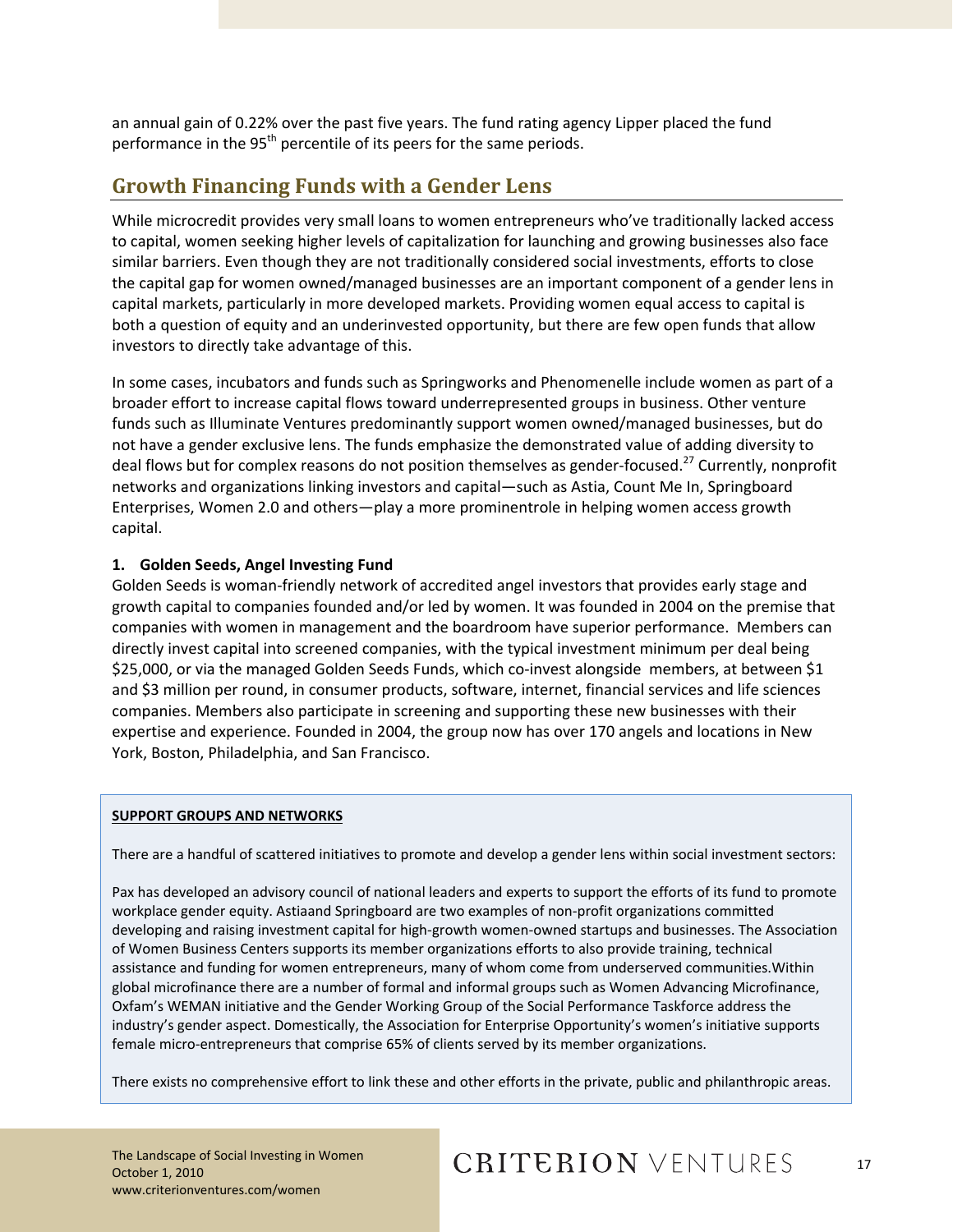Gathering knowledge from these groups and other centers of gender knowledge will be an essential component of any initiative that bridges these disparate sectors.

#### **CROSS‐SECTOR PARTNERSHIPS**

Social investing has been built upon philanthropic, private and public support. Such support has been necessary to create the framework around the emerging industry as well as provide catalytic funding for high impact, low return investments. Legislative action, for example, is the foundation of the clean tech industry and supported community development efforts. The Global Impact Investing Network funded by the Rockefeller Foundation is building a framework that spans the impact investing sector. Corporate support from Nike and Goldman Sachs is also building important initiatives that invest in women and girls.

Through mission investing and program‐related investments, foundations are becoming one of the most important sources of capital for social investments—even though only a fraction of their resources have been committed. Many social investments are also subsidized by philanthropic funding that is willing to trade low returns for high impact and building the field. The Calvert Investment Note reserve capital, for example, is funded through grants and donations, enabling the Calvert Foundation to offer competitive returns on its products to investors.

Given the multiple fronts by which social investing is being developed, any system wide initiative to invest in women will require alliances with philanthropists, government agencies and private market actors.

## **Mapping Investments with a Gender Lens**

The asset allocation framework from Rockefeller Philanthropy Advisors provides a useful tool to map the current field of social investment products with a gender focus across social sectors and asset classes (Figure 4). It becomes clear that choices for investors seeking to apply a gender lens are far more limited. Investments are concentrated within a few impact sectors and a handful of other notable products scattered acrossapproaches and gender lenses. Current vehicles share some common strategies for supporting women and girls through investing: promoting gender equity in the workplace; providing financing for women‐owned businesses, from microenterprises to growth companies; and developing jobs, facilities, products and services that benefit women. It also revealed varying and limited focus on attracting capital from women investors.

However, given the state of the current landscape such a map also possesses limitations. In SRI and growth financing we can identify individual opportunities that serve as a beacon for investing in women. In other areas such as microfinance and community development, we have only selected examples of investments that illustrate the trends found within the hundreds of investment products in these fields. Further research is needed to analyze and surface investment opportunities in these and other sectors based upon a deeper understanding of investing with a gender lens. *The map serves to illustrate some* current areas of opportunities and set the stage for a future line of inquiry that will comprehensively map *the space of investing with a gender lens.*

NOTE: Please visit www.criterionventures.com/womenas we continue to map and spotlight additional investment opportunities with a gender lens.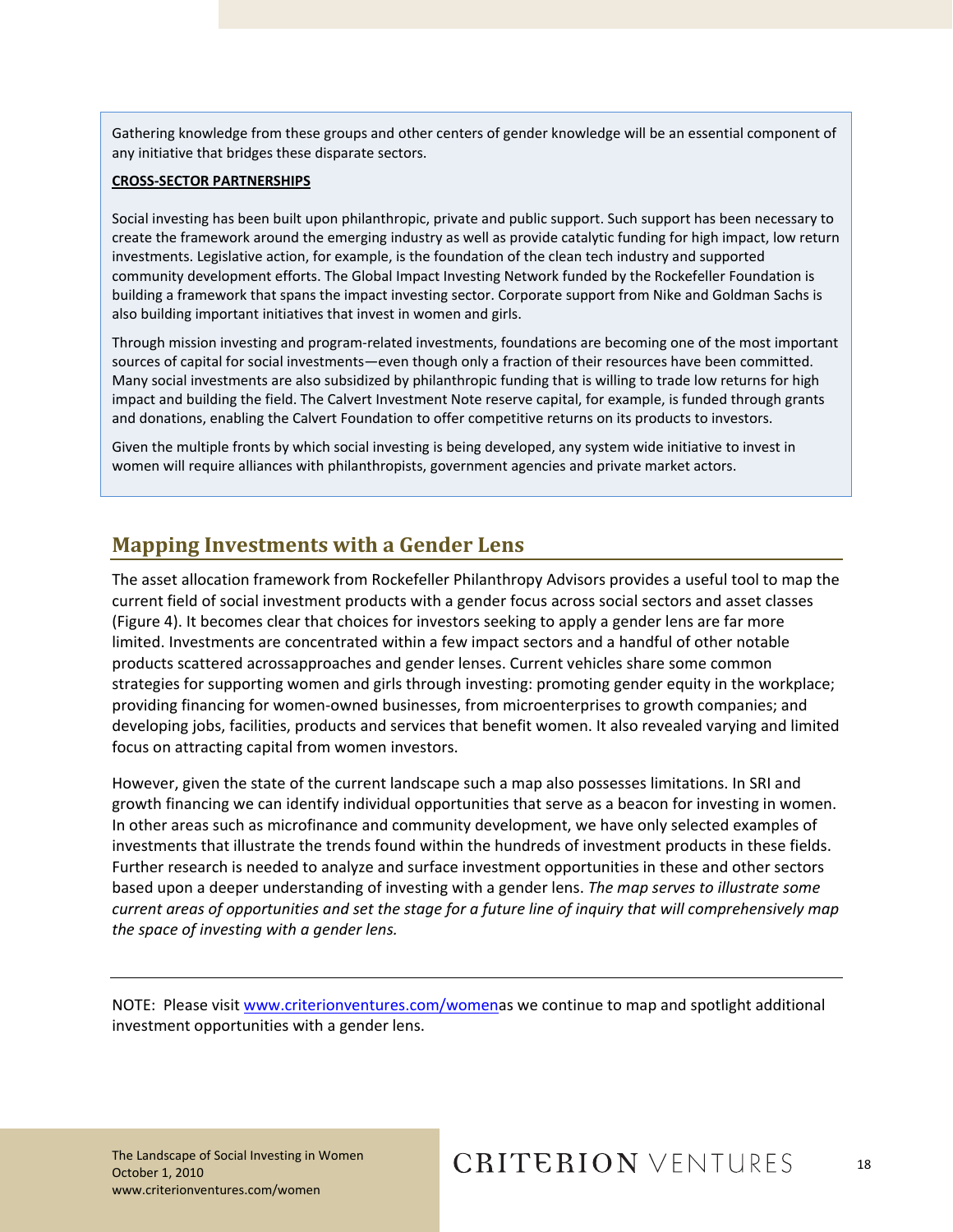The Landscape of Social Investing in Women www.criterionventures.com/women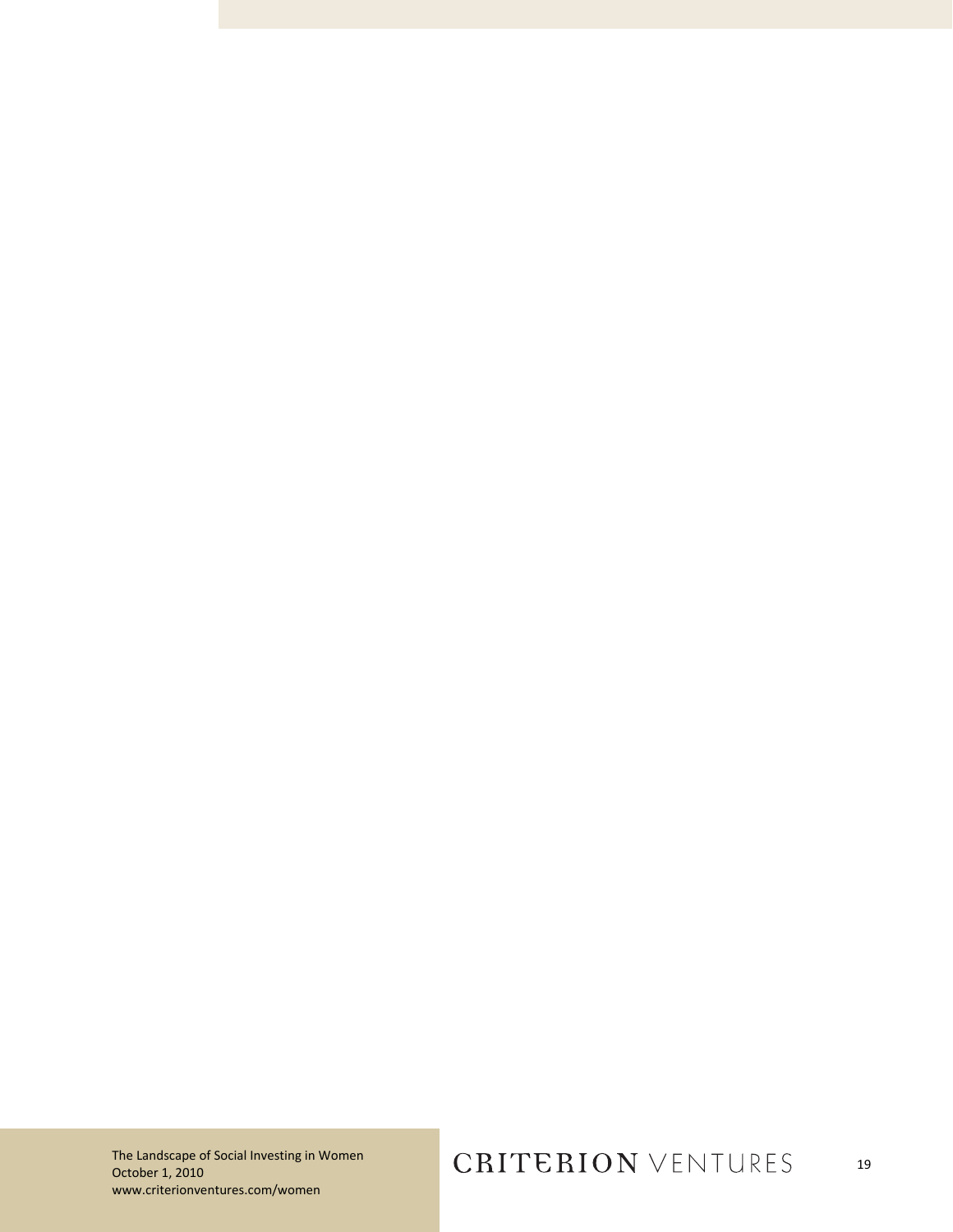#### **Figure 4: An Illustrative Landscape of Investing in Women (as of October 01, 2010)**

Please visit www.criterionventures.com/women for the most current map of investments with a gender lens

|                          | <b>Risk Adjusted Asset Classes</b>                     |                                                            |                              |                                         |                                                            |                                         |                                               |                                           |                           |  |
|--------------------------|--------------------------------------------------------|------------------------------------------------------------|------------------------------|-----------------------------------------|------------------------------------------------------------|-----------------------------------------|-----------------------------------------------|-------------------------------------------|---------------------------|--|
|                          | <b>Debt Instruments</b><br><b>Equity Instruments</b>   |                                                            |                              |                                         |                                                            |                                         |                                               |                                           |                           |  |
|                          | Cash/Cash<br><b>Alternative</b>                        |                                                            |                              |                                         |                                                            | <b>Public</b>                           | <b>Private Equity</b>                         |                                           |                           |  |
|                          |                                                        | <b>P2P Loans</b>                                           | <b>Funds</b><br><b>Notes</b> |                                         | <b>Equity</b>                                              | <b>Private Equity/Venture Capital</b>   |                                               | Angel<br><b>Investing</b>                 |                           |  |
| Investment<br>Vehicle    | Women's<br>Southwest<br>Federal<br><b>Credit Union</b> | Kiva.org                                                   | OikoCredit*                  | ResponsAbility<br>Microfinance<br>Fund* | Contact Fund*                                              | Pax<br>Women's<br>World<br>Equality     | <b>BlueOrchard</b><br>Private Equity<br>Fund* | <b>CDVCA Center</b><br>Fund*              | Golden<br>Seeds           |  |
| <b>Social Sector</b>     | Community<br>Development                               | Microfinance                                               | Microfinance                 | Microfinance                            | Community<br>Development                                   | SRI                                     | Microfinance                                  | Community<br>Development                  | Growth<br>Financing       |  |
| <b>Gender Lens</b>       | Women<br>borrowers/<br>depositors                      | Investors can<br>select women<br>borrowers (60%<br>listed) | 85% women<br>borrowers       | 55% women<br>borrowers                  | Some enterprises<br>w/ women<br>clients, no gender<br>data | Gender<br>equity<br>within<br>workplace | 60% women<br>borrowers                        | Some women<br>business, no<br>gender data | Women-<br>led<br>business |  |
| Investor<br>Profile      | Women<br>focus                                         |                                                            |                              |                                         |                                                            |                                         |                                               |                                           | Women<br>focus            |  |
| Retail/<br>Institutional | Retail                                                 | Retail                                                     | <b>Both</b>                  | Both, mostly<br>institutional           | Institutional/HNW                                          | Both,<br>mostly<br>retail               | Both, mostly<br>institutional                 | Institutional/HNW                         | High Net<br>Worth         |  |
| Regional<br><b>Focus</b> | Domestic                                               | International/<br>Some Domestic                            | International                | International                           | Domestic                                                   | Domestic                                | International                                 | Domestic                                  | Domestic                  |  |
| Average<br>Ann. Returns  | $0 - 1%$                                               | <b>Principal Only</b>                                      | $0 - 3%$                     | $1 - 7%$                                | $2 - 4%$                                                   | $-0.54$                                 | 15-20% (est)                                  | 18%                                       | 25%<br>(est)              |  |
| <b>Returns</b>           | Market                                                 | Below                                                      | Below                        | Market                                  | Below                                                      | Market                                  | Market                                        | Market                                    | Market                    |  |
| <b>Asset Size</b>        | >1M                                                    | 37M                                                        |                              | 450M                                    | >1M                                                        | 32M                                     | 148M                                          | 6M                                        | 3M<br>$(6-yr$ avg.)       |  |

\*Note: These are select examples in the microfinance and community investing fields to illustrate opportunities in the sector.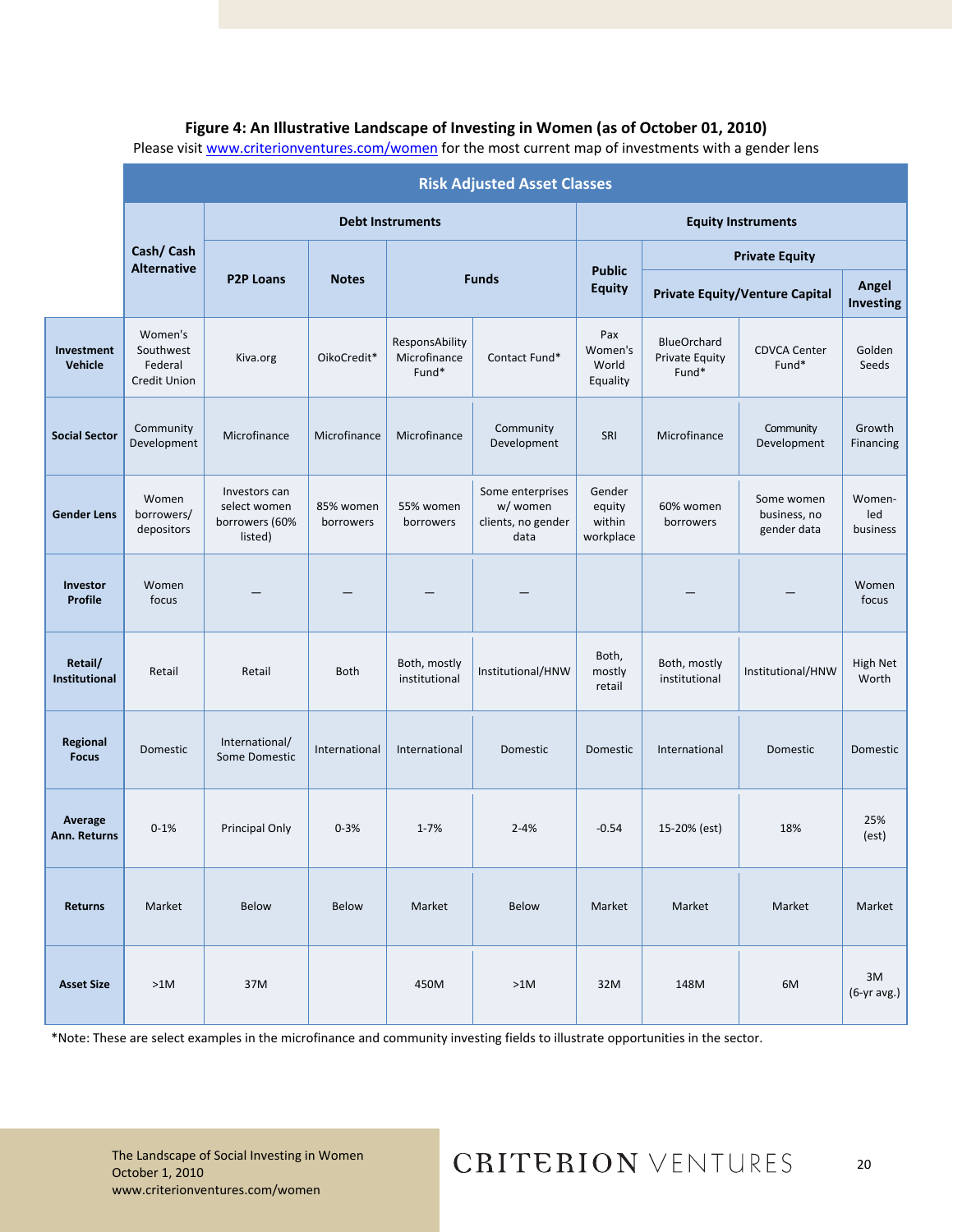#### **LEARN MORE:**

- Among the many places to learn the case for investing in women include The International Center for Research on Women, National Council for Research on Women and UNIFEM.
- The United Nation's Women's Empowerment Principles offer guidelines to corporations on creating gender equality (business.un.org). *Women Matter* is a comprehensive report on benefits of gender inclusive policies for corporations issued by McKinsey & Company.
- Women's World Banking, Women Advancing Microfinance, WEMAN are some of the groups critically examining the role of women within microfinance. More generally, CGAP and MIX report on the state of the microfinance investment field.
- Domestic organizations focusing on financing small women‐owned businesses include Association for Enterprise Opportunity and Association for Women's Business Centers, while organizations such as Astia, Count Me In and Springboardpromote growth financing.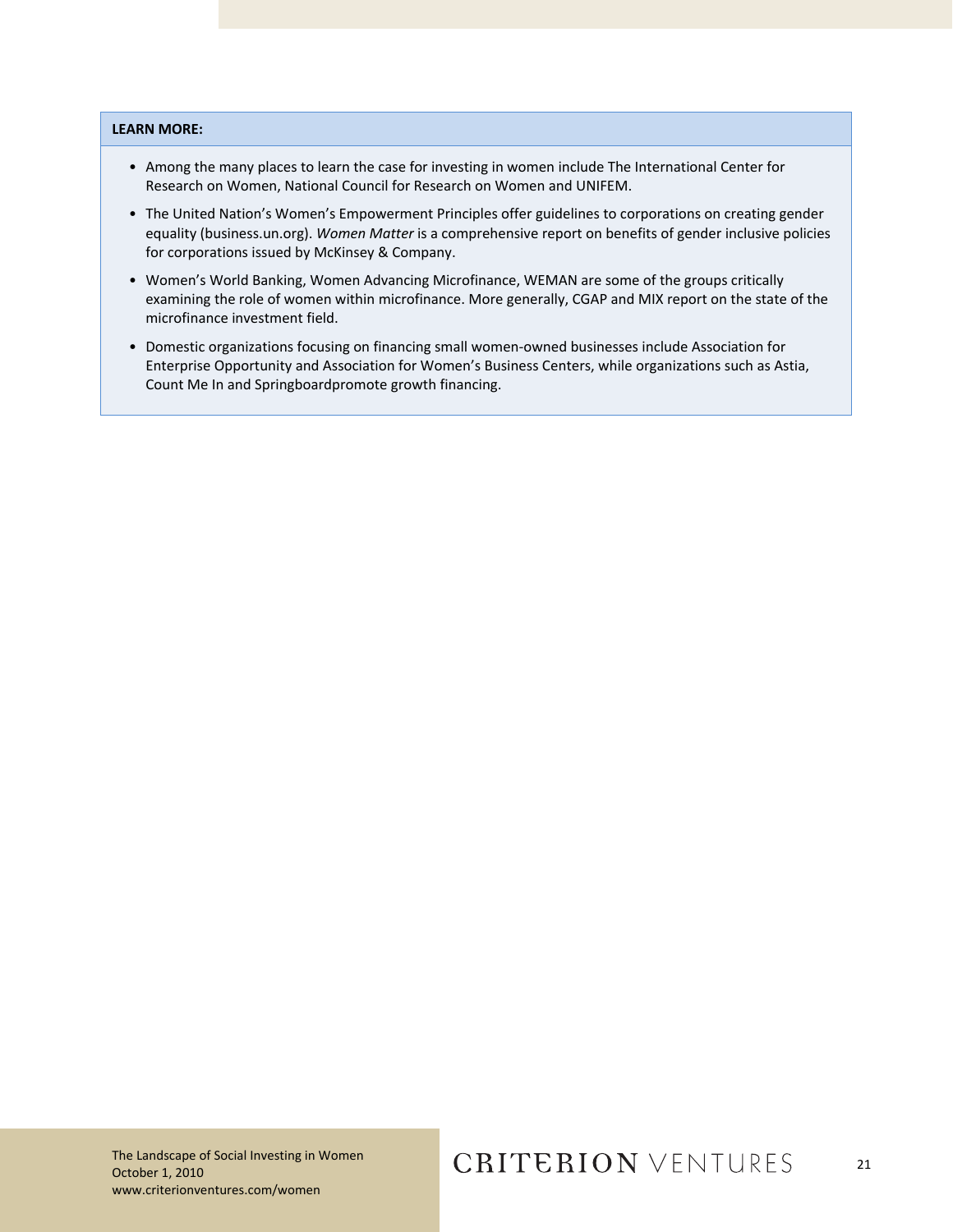#### **Measuring Performance**

### **Key Section Findings**

**Contrary to common perceptions, the returns of socially responsible mutual funds are generally competitive over** *the long‐term***.** However, it's also important to note the tremendous divergence within sectors, within asset classes, and of course between best and worst performing funds within the same category.

**The diversity and flux of the evolving impact investing universe makes it difficult to generalize returns that range from return of principle onlyto market‐beating returns in private equity.** Investment with a gender focus mirror the spectrum found in the overall impact investment sector, with many of the current opportunities associated with lowrisk and low returns.

**Social returns of investments vary as do financial returns—and more metrics and evaluative tools are needed to assess impact, including impact to women and girls**. Impact investing holds great promise of creating solutions to women's concerns and obtaining the returns promised by the women effect. Yet, the field needs stronger impact evaluations to support its claims, particularly if it is asking for financial subsidies.

### **Measuring the Double Bottom Line**

"Naturally, performance speaks loudest for most investors."<sup>28</sup> However, the performance of social investments requires a consideration of financial and social performance, or what is sometimes called their blended value, double or triple bottom line concerns. Accordingly, measuring the performance of social investments becomes a complex task, an evolving field that is dogged with controversy, segmented and divergent approaches. While some models have attempted to incorporate risk, financial returns and social impact, such efforts have proven to be problematic or complex, and to date most analysis calculates the double bottom lines separately.<sup>29</sup>

#### **TYPOLOGY OF INVESTORS**

Individual investors also prioritize financial and social returns differently. The classification by the Monitor Institute is useful in understanding which returns investors prioritize—and targeting different investors with a diverse set of investment opportunities with a gender lens.

**Impact first investors**seek to optimize social or environmental returns with a financial floor. This group uses social/environmental good as a primary objective and may accept a lower than market rate of return in investments that may be perceived as higher risk in order to help reach social/ environmental goals that cannot be achieved in combination with market rates of financial return.**Financial first investors** seek investment vehicles that offer market-rate returns while yielding a minimal level of good. They can provide much needed capital to industries but such capital may also be less patient and create market volatility as seen in recent microfinance activity. An ideal scenario would enable investors to maximize both types of returns.

## **Financial Returns: SRI Funds**

Given their much longer track record and size, socially responsible mutual funds have borne the greatest scrutiny oftheir financial performance. Indeed, the persistent belief that social investing automatically translates to underperformance is one of the biggest barriers to the field's acceptance. However, the

The Landscape of Social Investing in Women www.criterionventures.com/women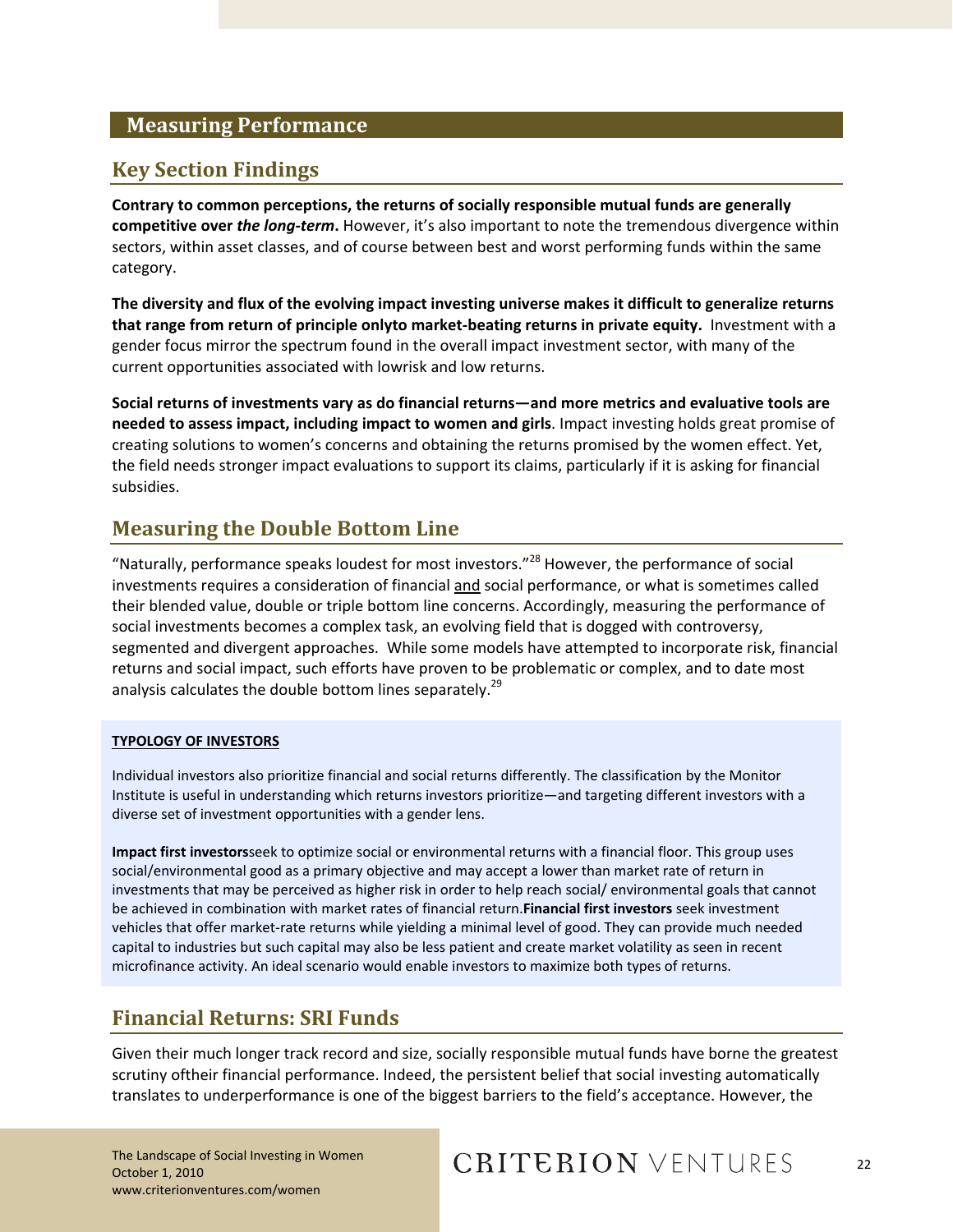research on the link between financial performance and ESG factors has shown funds and businesses alike are financially competitive *over the long term*. An overview of 36 academic and broker studies found that 20 showed a positive relationship between ESG factors and portfolio financial performance, 11 showed a neutral relationship and five showed a negative relationship.<sup>30</sup> SRI indices have also performed competitively against their non-SRI benchmarks over the long term.<sup>31</sup> However, taking ESG factors into account doesn't result in uniform impact across the SRI fund industry at any given time period. The performance data for Pax GWEF demonstrates some of the patterns in SRI fund performance against benchmarked indices (Figure 5).

| Figure 5: Benchmarking Pax Global Women's Equality Fund Performance |                       |                       |                       |                                             |  |  |  |
|---------------------------------------------------------------------|-----------------------|-----------------------|-----------------------|---------------------------------------------|--|--|--|
|                                                                     | 1 yr Annual<br>Aver % | 3 yr Annual<br>Aver % | 5 yr Annual<br>Aver % | 10 <sub>vr</sub><br><b>Annual Aver</b><br>% |  |  |  |
| Pax World Women's Equality Fund - Individual Investor               | 39.46                 | $-4.89$               | $-0.7$                | 0.55                                        |  |  |  |
| Russell 3000 Index (Benchmark)                                      | 52.44                 | $-3.99$               | 2.39                  | $-0.07$                                     |  |  |  |

Source: Social Investment Forum (March 31st, 2010)

### **Financial Returns: Impact Investments**

The diversity and flux of the evolving impact investing universe makes it difficult to generalize returns across social sectors and investment classes. It is difficult to compare the financial returns of fair‐trade guarantees with loans to build low‐income housing by nonprofits to private equity investments in clean energy companies, for example.<sup>32</sup>As marketplace building initiatives standardize policy and practice, it may become easier to answer these questions. In the interim, examining the returns from more established sectors in the field is instructive.

In 2008, a period of intense market turmoil, CGAP reports that commercial microfinance fixed income funds generated 5.8% in returns.<sup>33</sup> Community loan funds have averaged rates between 0 to 4% in recent years.<sup>34</sup> With much of the equity investments in these sectors in private equity, the returns are harder to measure as many of the vehicles have not completed full investment cycles. But many of the preliminary results demonstrate performance comparable to market returns or even higher. The Blue Orchard Private Equity Fund, for example, seeks to meet typical industry returns around 15 to 20%. The more mature community development venture capital funds indicate that they expect returns in the 8– 17% range.<sup>35</sup> As seen in Figure 4, the performance of select impact investment products with a gender lens mirrors the wide range found within the industry. However, reflecting the state of the community investing and microfinance sectors, many of the current opportunities are associated with low risk and low returns, below or at market rate.

### **Social Returns: SRI Funds**

While there is considerable debate over the social impact of SRI funds, there has been less discussion over measures to bolster either side. SRI funds have faced criticism for holding the same universe of investments as traditional mutual funds. In one analysis, for example, 90% of all Fortune 500 companies were in SRI funds.<sup>36</sup> The strength of positive screening is that it rewards specific beneficial corporate practices, but it can be a slippery slope if a more holistic view of the sum of a company's actions isn't taken into account. In most cases, there is also little transparency in the methodology, the screening, the ranking criteria or any other data that would enable investors to make an informed decision on the

The Landscape of Social Investing in Women www.criterionventures.com/women

## The Landscape of Social Investing in Women<br>  $\text{CBITEBION} \lor \text{ENTERS}$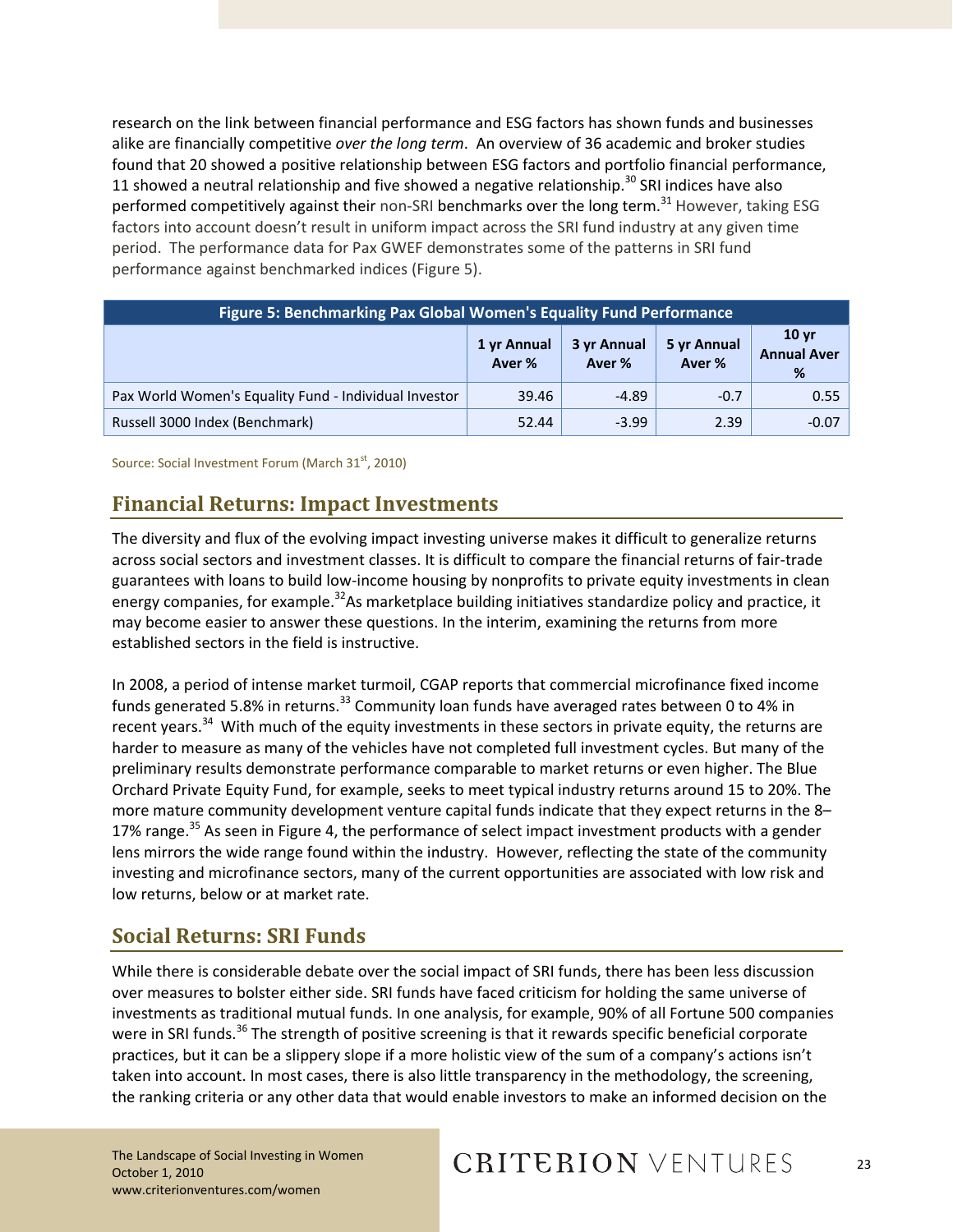portfolios of SRI funds. However, shareholder advocacy has the potential to be a powerful motivator for more responsible corporate behavior. Moreover, if social investors completely disengage with imperfect companies, we lose a powerful voice of influence within the ranks of owners.<sup>37</sup> And perhaps the simple alignment of values with investments creates sufficient social value for many investors.

Work such as the Calvert Women's Principles (CWP) initially developed in 2004 and revised in 2008 has heightened awareness of workplace issues affecting women and called attention to the role of companies in ensuring women's rights.<sup>38</sup> The CWP provide a code of corporate conduct focused exclusively on empowering, advancing, and investing in women worldwide—and has influenced many similar subsequent principles. Given the power of the corporate sector in impacting the lives of women, efforts to support internal policies promoting gender equity as well as practices that positively impact women externally remain critical.

## **Social Returns: Impact Investments**

The claim of impact investing of creatingsocial change through financial markets has been subject to close examination. This is derived, in part, from the origins of pioneer sectors out of efforts to solve pressing social issues such as global poverty and revitalizing marginalized communities. More recent efforts have equally ambitious goals, including immunization efforts to eradicate diseases or banks to revolutionize nonprofit borrowing. Clearly, there is at least as much divergence in social impact as there is in financial returns within impact investments, making cross-sector generalizations difficult.

However, this is not just across social sectors, but within them as well. The microfinance industry offers a clear illustration of this. It is undeniable that there is less profit in servicing poorer clients with smaller loans or those that are dispersed across remote areas. Similarly, loan programs that offer extensive counseling and other supports services such business training or health and education services will often generate lower profits than those that simply provide loans. This isn't to say these institutions with higher costs can't be profitable, but they may warrant a financial subsidy or philanthropic support as well.

By pinpointing social investments in the middle of a range between purely philanthropic and financial returns as in Figure 1, we convey too simple a notion of social investing. While there is likely some tradeoff between social and financial returns, it is also quite likely that social investments inhabit a larger space than the linear relationship implies.<sup>39</sup> Financial first investors can focus upon products with high financial returns and varying degrees of social returns while impact first investors will search for products with high social returns and varying degrees of financial returns. The optimal point for every investor would be products offering both high financial and social returns. While ideal, the supply of products in this end of the spectrum will likely be smaller.

#### **MARKET RATE RETURNS OR PHILANTHROPIC SUBSIDIES?**

Categorizing social investments by whether they provide market rate returns or perform below market is a useful distinction for financial-first investors unwilling to accept lower financial returns or balancing fiduciary concerns.<sup>40</sup> It is also a practical exercise for impact-first investors examining which investments performing below market rate should receive a philanthropic subsidy to support their social impact—rendering evaluation of impact and supporting metrics critical. Many, but certainly not all, investments with a gender focus provide below market returns (Figure 4). Many also offer low risk thus requiring a careful balance between assessing their financial performance, social impact and risk levels when determining their place in a balanced portfolio.

The Landscape of Social Investing in Women www.criterionventures.com/women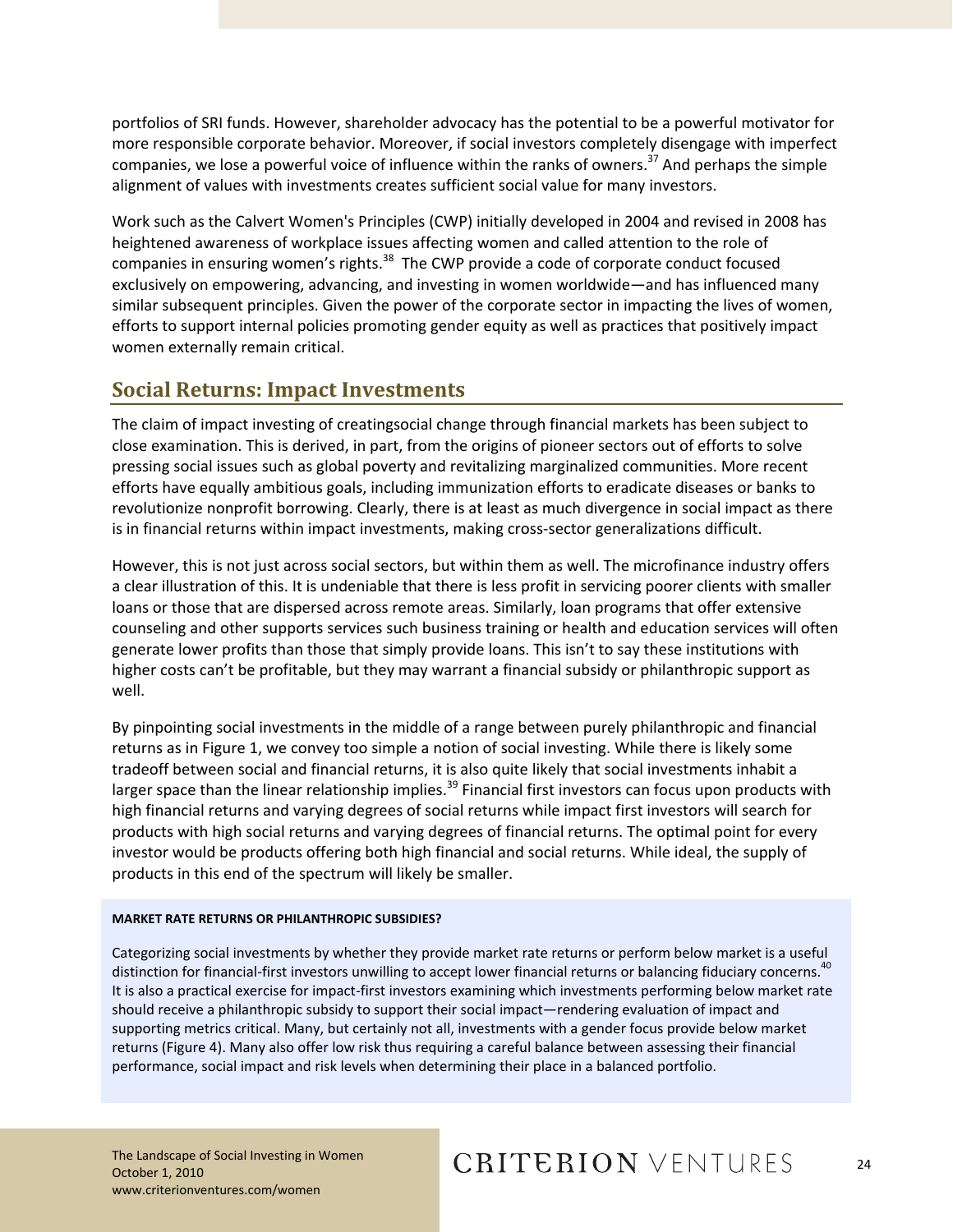With the tradeoffs of this social‐financial return relationship unclear, it becomes critical to measure social returns to aid investors in locating where their social investment lies in this framework. Our companion report on the current state of gender impact metrics within funds and investment industry standards begins the next critical phase of analysis.

#### **LEARN MORE:**

- Visit the Social Investment Forum site for analysis of current mutual fund performance data. Reviews of more long term studies include the United Nations/Mercer report *Demystifying Responsible Investment Performance: A review of key academic and broker research on ESG factors*and Lloyd Kurtz's chapter on socially responsible investments in *The Oxford Handbook of Corporate Social Responsibility*.
- The Parthenon Group & Bridges Ventures report *Investing for Impact: Case Studies Across Asset Classes* presents the returns of diverse impact investments in multiple sectors.
- Pail Hawken's review of screened funds based on 2004 data(www.naturalcapital.org) presents a critical examination of their social impact while Kurtz offers a defense.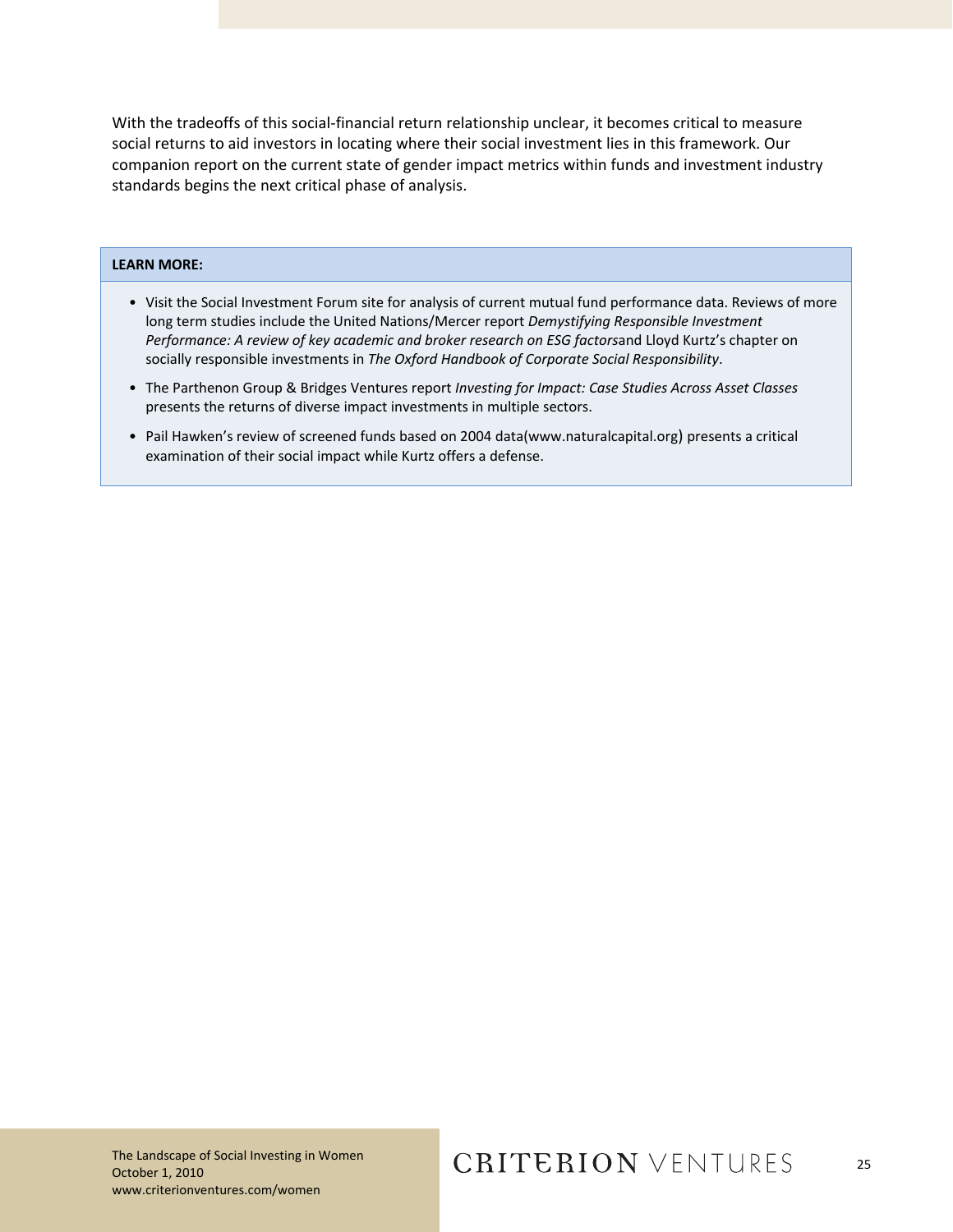#### **Looking Ahead**

Our review of the current landscape reveals both the tremendous gaps and the opportunities to empower women and girls through investing. As we look ahead, we see several promising lines of action that could strengthen the gender lens in the social capital markets. While the road ahead will not be easy, it demands a creative, field-building approach so we can fully leverage the power of the social capital markets to generate powerful results for women.

**Support a diversity of social investment products with a gender focus acrosssocial sectors.**We need to strengthen, support and make visible the gender lens in microfinance and community development vehicles*and*developnew funds in additional social sectors that disproportionately impact women but currently lack gender‐focused products.

**Address investment performance—both financial and social.** A landscape of investments offering a diversity of risk and returns would best meet the needs of investors across the spectrum. At the same time, we also need to improve our current assessments and reporting on the impact of investments on women and girls.

**Bring in new social investors, particularly women, to build demand for products with a gender lens.** New sources of capital will be needed to support the new products. Women investors, in particular, are a valuable, untapped resource in social investing. However, *all* individual and institutional investors should be cultivated to create a broad base of support.

**Remove the barriers investors face in obtaining social investment information.** Gathering andpromoting new and existing investment opportunities through mapping and other online and offline venues would increase visibility and reduce the hurdles investors currently face.

**Collaborate with partners and supporters to build a broad coalition for gender‐focused investments.** We must bring together investors, researchers, funds, philanthropists and the fragmented initiatives at the intersection of women and investing to redesign social capital markets to benefit women and girls.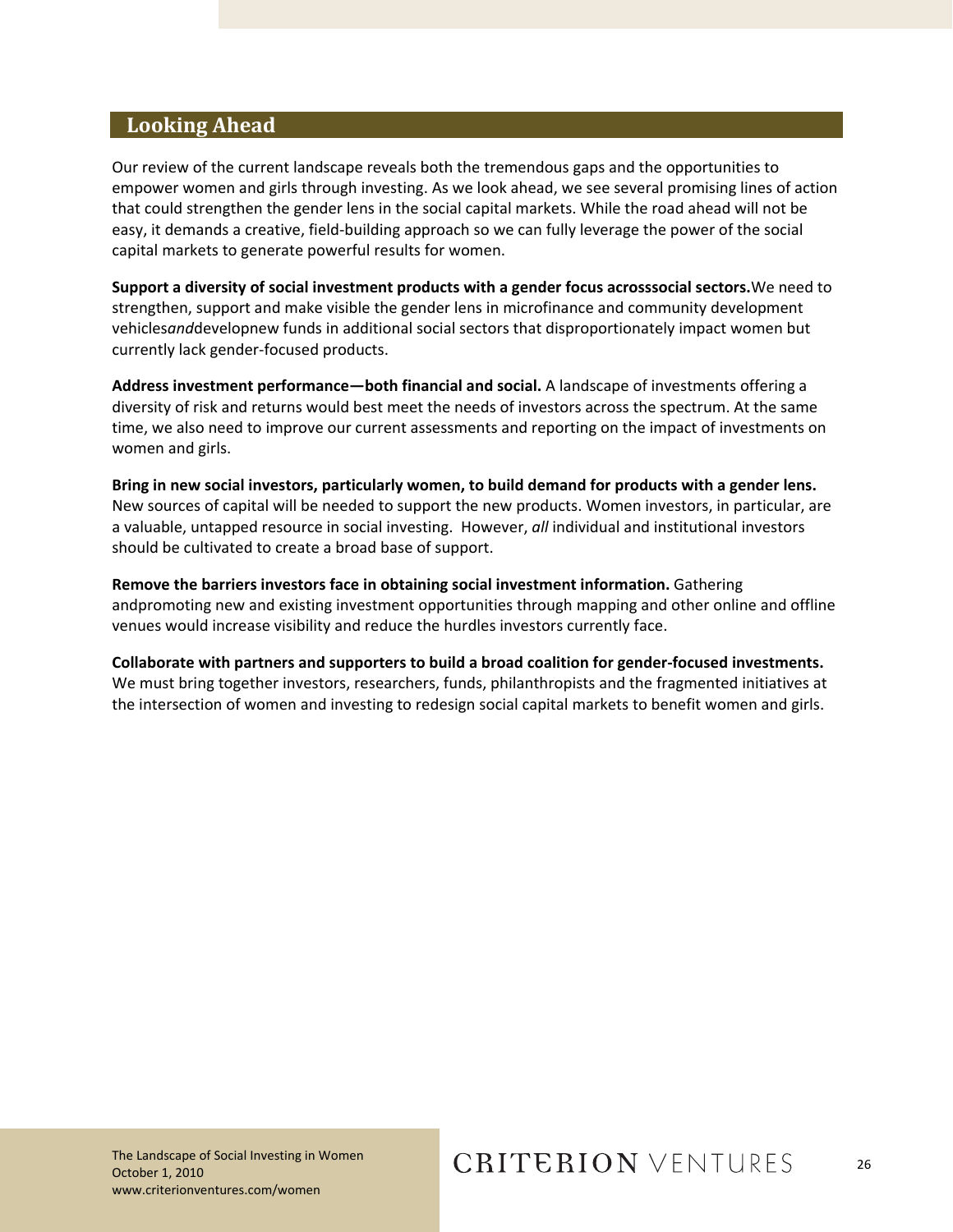**References**

### **Notes/References**

1 Adapted from Trelstad, B. (2009) *The Nature and Type of Social Investors*. Retrieved from http://www.acumenfund.org <sup>2</sup> http://www.blendedvalue.org 3 Social Investment Forum (2007).*Socially Responsible Investing Trends in the United States*. Retrieved from http://www.socialinvest.org/resources/pubs/ <sup>4</sup> Robeco& Booze & Company (2009). *Responsible Investing: a Paradigm Shift from Niche to Mainstream*. Retrieved from http://www.robeco.com<br><sup>5</sup> http://www.globalimpactinvestingnetwork.org/ <sup>6</sup> The Monitor Institute (2009). *Investing for Social and Environmental Impact: A Design for Catalyzing the Emerging Industry*. Retrieved from http://www.monitorinstitute.com/impactinvesting/<br><sup>7</sup> Social Investment Forum (2007) <sup>8</sup>Robeco& Booze & Company (2009) Rockefeller Philanthropy Advisors (2009).*Solutions for Impact Investors: From Strategy to* <sup>10</sup> The Monitor Institute (2009)<br><sup>11</sup> Dominicé, R. (2010). The Future of Microfinance. In Martin, M. & Ernst, A. (Eds) *Viewpoint 2010: What is ahead*<br>*for Social Investment?* Retrieved from http://www.globalimpactinvesti <sup>12</sup>CGAP (2009).*MIV Survey 2009*.Retrieved from http://www.cgap.org<br><sup>13</sup>Bankowska, E., Pait, S. & Sinha, F. (2009) Integrating gender into Social Performance Management and Reporting in Microfinance. Working document; Women's World Banking (2008) Stemming the Tide of Mission Drift: Microfinance Transformations and the Double Bottom Line. Retrieved from www.swwb.org<br><sup>16</sup> Nomen's World Banking (2008)<br><sup>15</sup> Ntomen's World Banking (2008)<br><sup>16</sup> Nomen's World Banking (2008)<br><sup>18</sup> Nttp://www.oikorcedit.org/soc Performance: A review of keyacademic and broker researchon ESG factors. Retrieved from http://www.unepfi.org<br><sup>29</sup> Among the examples is Dunn, B. (2006). Modern Portfolio Theory – with a Twist: The New Efficient<br>Frontier.Re <sup>30</sup> UNEPF & Mercer (2007)<br><sup>31</sup> Social Investment Forum (2007)<br><sup>32</sup> Detailed examples can be found at Parthenon Group & Bridges Ventures (2010)*Investing for Impact: Case Studies*<br>*Across Asset Classes*. Retrieved from htt <sup>33</sup>CGAP (2009)<br><sup>34</sup> http://www.communityinvest.org/financial/perf.cfm

27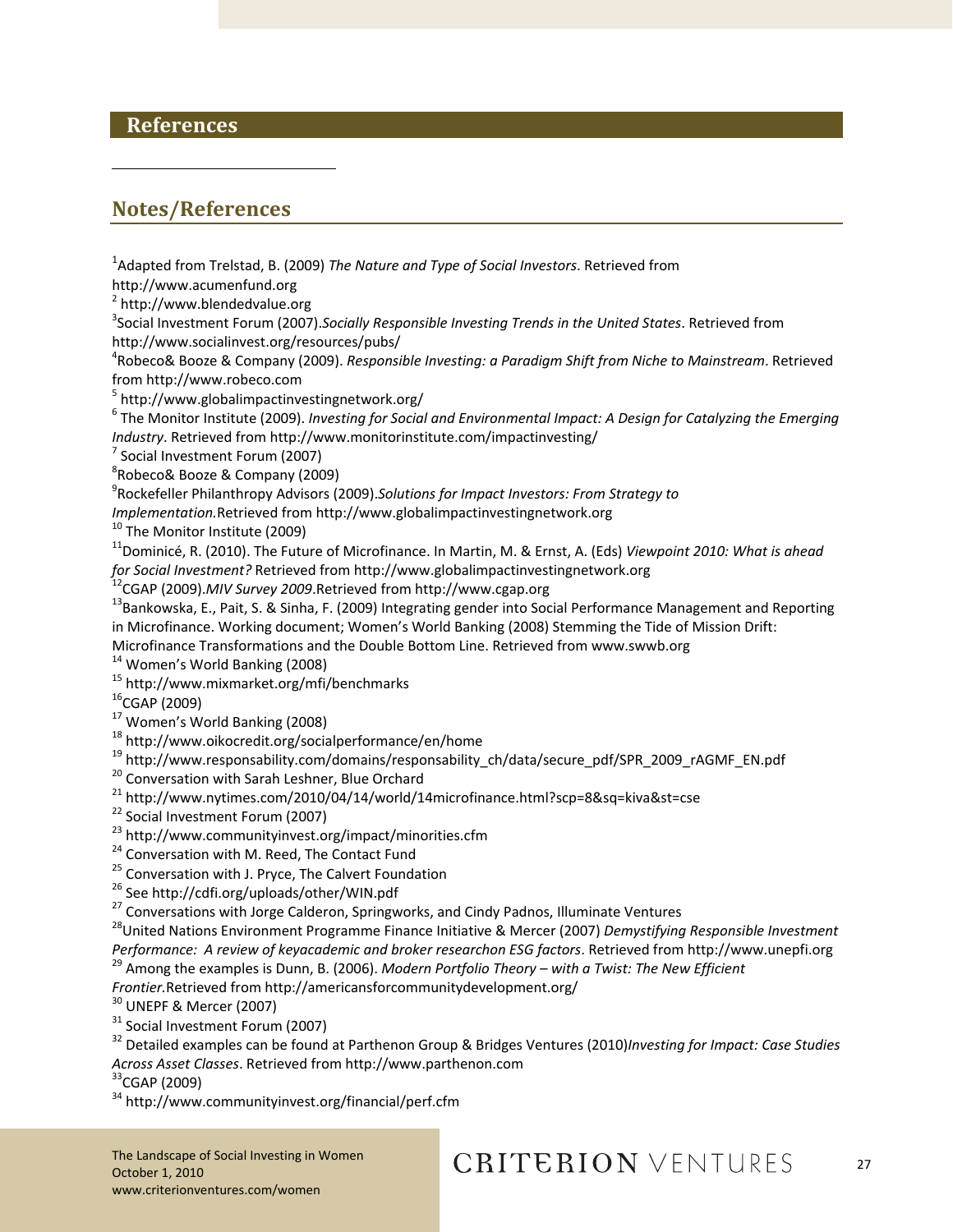<sup>35</sup> ibid 36Hawken, P. (2004). *Corporate Social Responsibility: How the SRI industry has failed to respond to people with* <sup>37</sup> Kurtz, L. (2008). Socially Responsible Investment and Shareholder Activism in The Oxford Handbook of Corporate

Social Responsibility. Oxford: Oxford University Press<br>
<sup>38</sup> See http://www.calvert.com/womensprinciples.html<br>
<sup>39</sup> The Monitor Institute (2009)<br>
<sup>40</sup> F.B. Heron (2003) *New Frontiers In Mission-Related Investing* Retrieve

## **Select Interviews**

Allison, Charles **Leshner, Sarah** Almeida, Ann Marie **McGee**, Dawn Anderson, Joy **Padnos**, Cindy Bingham, Benjamin Pryce, Jennifer Calderon, Jorge **Rastello, Blaise** Rastello, Blaise Evans, Connie **Reed, Mark** Kuhn Fraioli, Lisa Wilson, Rob